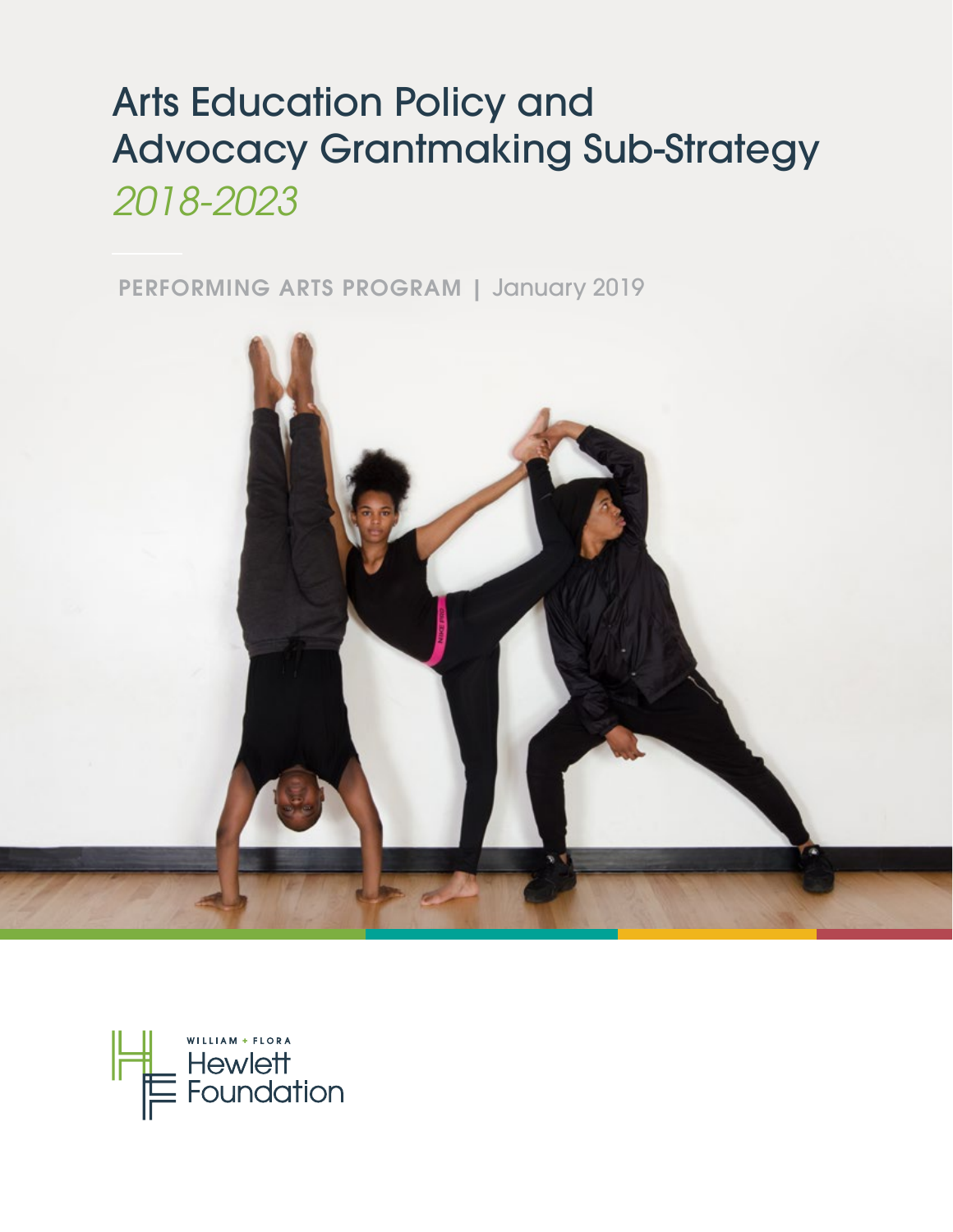## **TABLE OF CONTENTS**

| Overview of Arts Education Policy and Advocacy Sub-Strategy                                |                |
|--------------------------------------------------------------------------------------------|----------------|
| Introduction: Ensuring High-Quality Arts Education for All California Students             | $\overline{2}$ |
| Background: Arts Education Policy and Advocacy Sub-Strategy Goal & Approach                | $\overline{4}$ |
| Evaluation Findings: 2007-2017                                                             | 6              |
| Arts Education Policy and Advocacy Sub-Strategy: 2018-2023                                 | 9              |
| Clarifying a Vision and Problem Statement                                                  | 10             |
| Focusing the Work on Four Outcomes for Improved Arts Education                             | 11             |
| <b>Ongoing and New Grantmaking Priorities</b>                                              | 15             |
| <b>Implementation Markers</b>                                                              | 19             |
| <b>Potential Risks</b>                                                                     | 21             |
| Conclusion                                                                                 | 22             |
| Appendix A: Key Policy Milestones and Accomplishments Affecting Arts Education (2013-2017) | 23             |
| Appendix B: "Making the Case for Arts Education" Sidebar Sources                           | 24             |
| Appendix C: Arts Education Policy and Advocacy Sub-Strategy Refresh Summary Table          | 25             |

The William and Flora Hewlett Foundation is a nonpartisan, private charitable foundation that advances ideas and supports institutions to promote a better world.The foundation's Performing Arts Program makes grants to sustain artistic expression and encourage public engagement in the arts in the San Francisco Bay Area, to give California students equitable access to high-quality, sequential arts education opportunities, and to provide necessary resources to help organizations and artists be effective in their work.

cover photo *©* Destiny Arts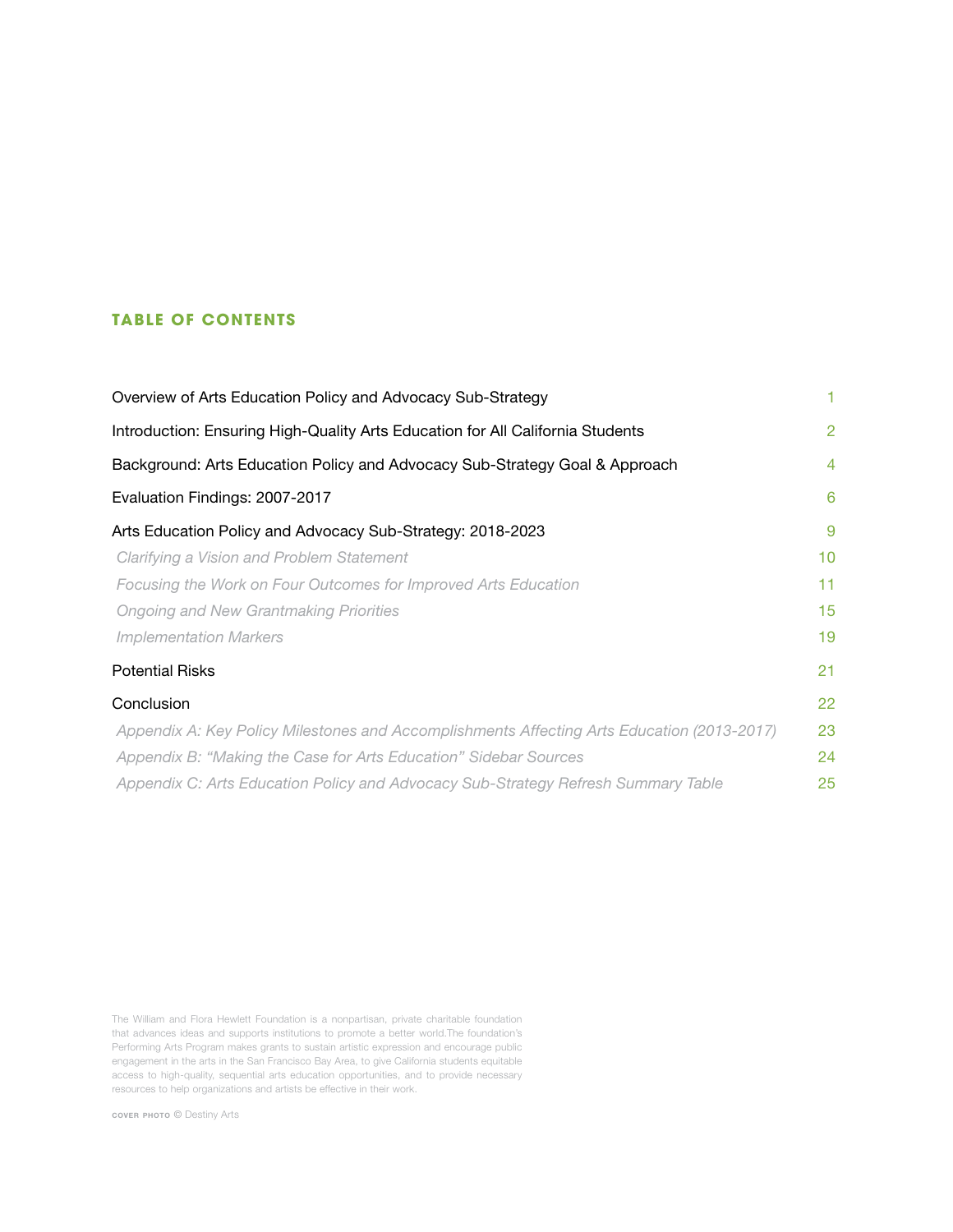

# Arts Education Policy And Advocacy Grantmaking Sub-Strategy *2018-2023*

January 2019 | PERFORMING ARTS PROGRAM

# Overview of Arts Education Policy and Advocacy Sub-Strategy

## **THE PROBLEM**

Giving children early, often and rich arts experiences can generate more engaged learners, participation and engagement, and improve academic success. However, fewer than half of California students participate in high-quality arts educatione experiences, and the gaps are even greater for students of color and those from low-income communities.

| <b>GOAL</b>       | All California students will have equitable access to high-quality, sequential<br>arts education opportunities                                                             |                                                                                                                                                                                                                                                                                                                                     |  |
|-------------------|----------------------------------------------------------------------------------------------------------------------------------------------------------------------------|-------------------------------------------------------------------------------------------------------------------------------------------------------------------------------------------------------------------------------------------------------------------------------------------------------------------------------------|--|
| <b>VISION</b>     | ments and engaged citizens.                                                                                                                                                | We envision a future in which every student's creativity is a central resource<br>for their ownlearning, motivation, self-expression, and social navigation. It<br>is guided by teachers, artists, classroom environments, and school cultures<br>that prioritize and trust the power of art to generate positive learning environ- |  |
| <b>OUTCOMES</b>   | . Increase the students' <b>access</b> to the five arts disciplines<br>. Increase equity of access to and participation in high-quality arts<br>education for all students | • Increase the quality of arts eduction opportunities in CA's public schools<br>• Decrease barriers to students' participation in high-quality arts education                                                                                                                                                                       |  |
| <b>PRIORITIES</b> | <b>CONTINUING</b><br>• Build on and defend state<br>policy wins<br>. Inform, influence and evaluate<br>local plans for prioritizing and<br>resourcing arts education       | <b>NEW</b><br>• Better understand inequities<br>and possible solutions<br>• Improve arts education data<br>collection and use<br>· Support new advocacy leaders                                                                                                                                                                     |  |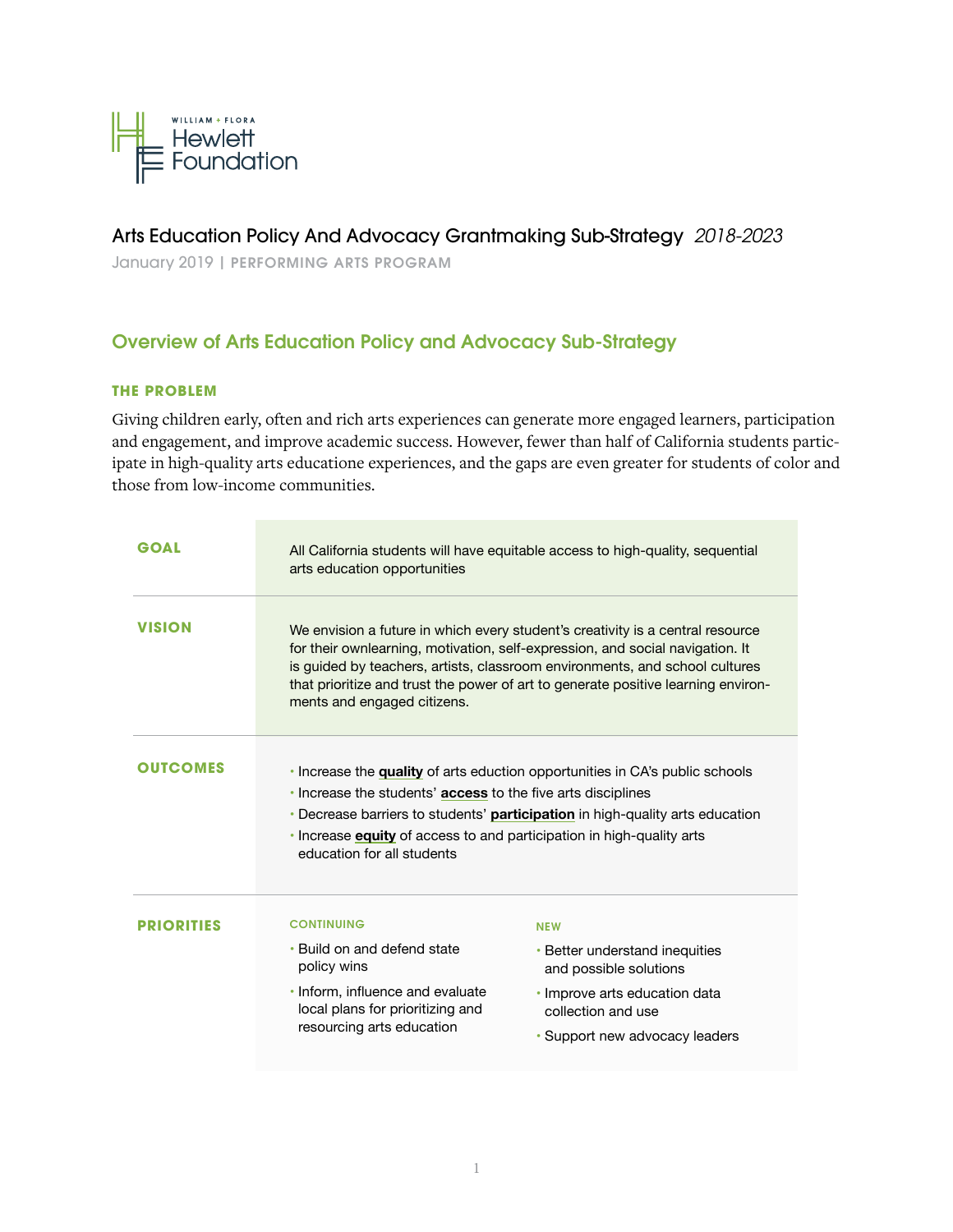

photo *©* Kathern Rummel

# Introduction: Ensuring High-Quality Arts Education for All California Students

From its founding in 1966, the William and Flora Hewlett Foundation has made grants to help sustain the Bay Area's arts ecosystem and encourage public engagement in the arts as a core priority of its Performing Arts Program. For the past 10 years, strengthening the quality and availability of arts education in California's public schools—both by supporting advocates to inform policymakers and supporting improvements in local programs and capacity—has been an important strand within the program's Strategic Framework.<sup>1</sup>

The arts education strategy is comprised of three sub-strategies: program delivery, policy and advocacy, and pre-professional training. This document focuses on the policy and advocacy sub-strategy, which aims to help organizations encourage greater public investment at the state and local levels to strengthen and expand arts education. To advance this sub-strategy, the program makes grants to organizations that raise awareness among parents and educators, develop and disseminate research to inform policymakers, and help set priorities and standards for arts education in schools.<sup>2</sup>

 $<sup>1</sup>$  Arts education policy and advocacy grantmaking exists as one part of the Performing Arts Program's overall work. In 2017, the program con-</sup> ducted grantmaking in three strategy areas: Continuity and Engagement, Arts Education (which includes the focus on policy and advocacy), and Infrastructure. The program began its new five-year Hewlett 50 Arts Commissions initiative in 2017, which is not included in Figure A.

 $^2$  Although some of the work of the grantees described in this report may reflect the passage of legislation, the Hewlett Foundation does not lobby or earmark its funds for prohibited lobbying activities, as defined in the federal tax laws. The foundation's funding for policy work is limited to permissible forms of support only, such as general operating support grants that grantees can allocate at their discretion and project support grants for non-lobbying activities (e.g., public education and nonpartisan research).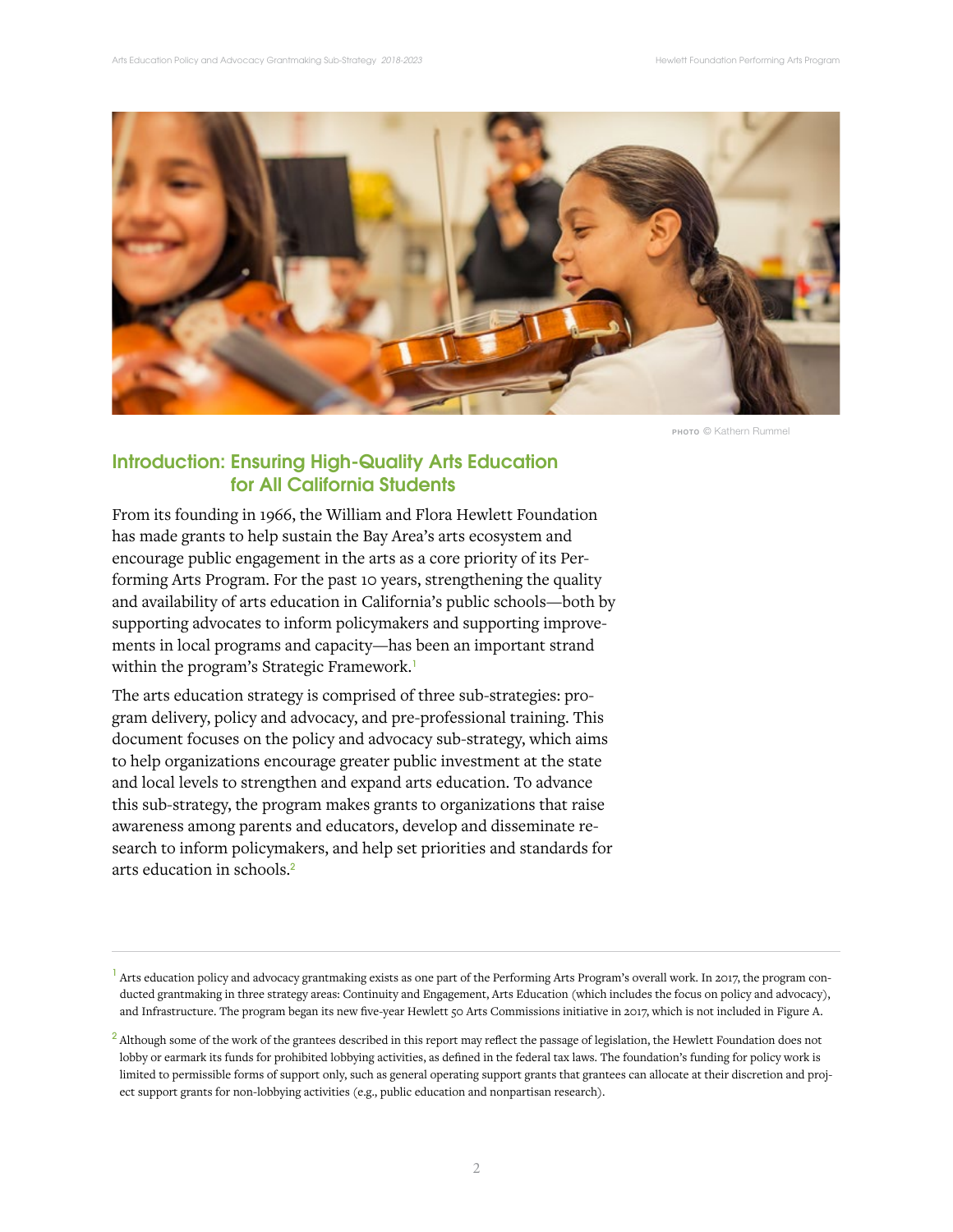Today, the Performing Arts Program invests about 27 percent of its active grant funds in the arts education strategy and 10 percent (about \$5.5 million) of its active grant dollars to support the arts education policy and advocacy grantmaking sub-strategy. *See Figure A below.*





Last year (2018) offered an important opportunity for the Performing Arts Program staff to take stock of progress in supporting arts education policy and advocacy, consider how the field's needs are changing and determine how best to support this work. A recent evaluation of the sub-strategy helped identify successes and remaining challenges after a decade of funding in this work. *See more about the evaluation findings in Section III below.* 

In addition, last year saw internal changes in the program's leadership, with the appointment of a new program director who is leading an examination of the Performing Arts overall strategy while bringing her own experiences and insights to the work.

The education policy landscape in California has remained relatively stable since 2011, facilitating the adoption of important policy "wins" for arts education advocates during that time. However, the new State Superintendent of Public Instruction and Governor in California, elected in fall 2018, could mean changes in that landscape in the longer term.

*This document describes how the arts education policy and advocacy sub-strategy will continue key grantmaking priorities and make adjustments that account for progress to date and what grantee strategies have been effective as well as a changing education policy landscape in California.*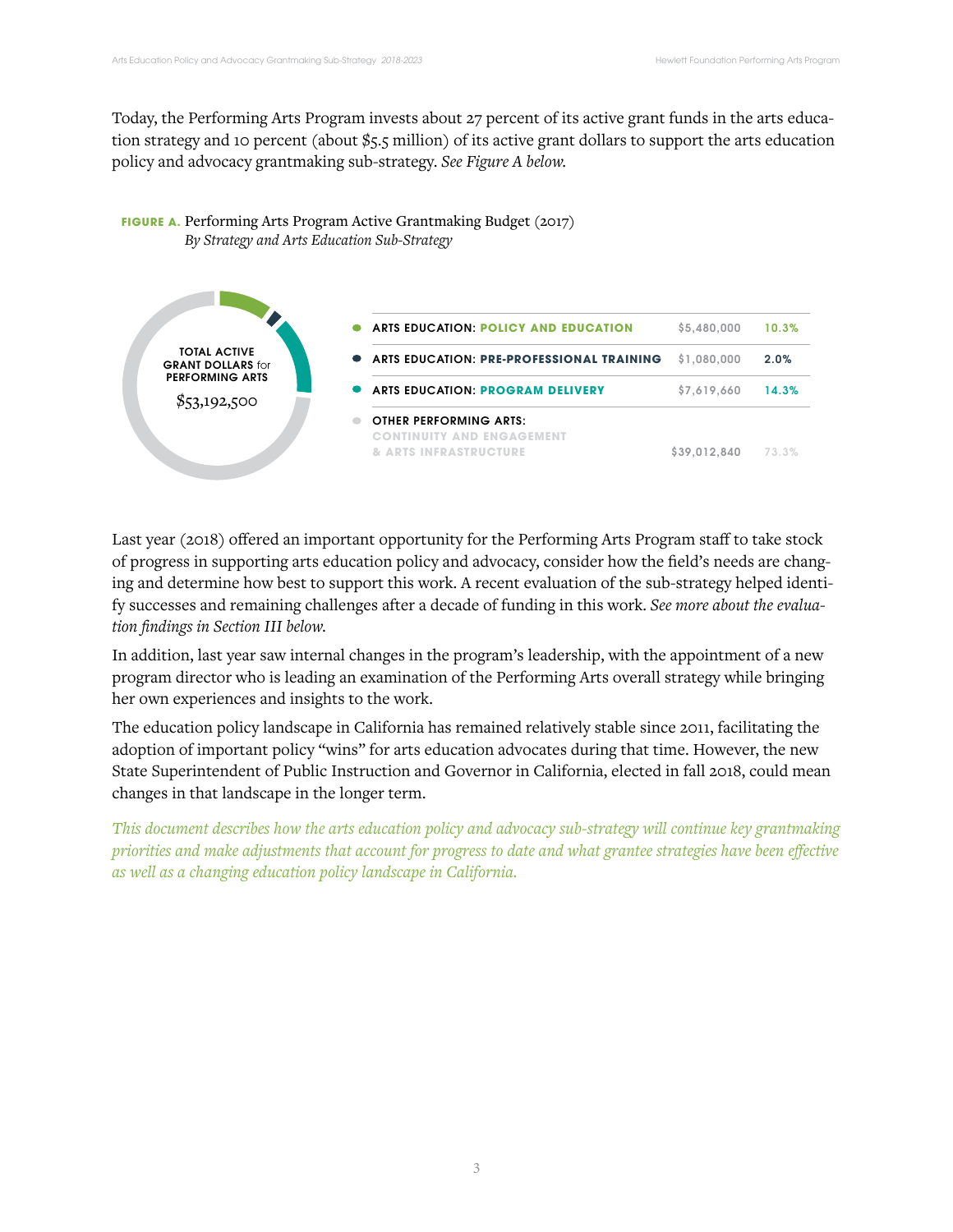# Background: Arts Education Policy and Advocacy Sub-Strategy Goal & Approach

Performing Arts Program staff members first began considering whether and how the foundation could strengthen arts education in public schools in the mid-2000s. They observed that the demographics of artists and audiences within the Bay Area were out of step with those of individuals and communities in the region. To help address this gap, they proposed that providing children with early and rich arts experiences could increase their participation as adults in arts communities; as both audience members and artists themselves. (Since that time, numerous research studies have confirmed the case for arts education producing positive outcomes for students both specific to the arts and for education more broadly—*see sidebar for summary of key findings in recent years.*)

In sorting out how best to proceed in advancing arts education, the program made an important, early investment to assess the condition of arts education in the state. Released in 2007, *An Unfinished Canvas:*  Arts Education in California: Taking Stock of Policies and Practices<sup>3</sup>, documented how California had failed not only to address its instructional requirements<sup>4</sup> for arts education but also how poorly California was doing compared to other states. For example, at the time, 11 percent of K-12 public schools in California offered a course of study in all four required arts disciplines (dance, music, theater and visual arts) and 29 percent offered no course of study in any arts discipline at all.<sup>5</sup> The inequities between high- and low-poverty schools also became clearer: 37 percent of high-poverty schools failed to provide a standards-based course of study in any arts discipline, compared with 22 percent of low-poverty schools.

*An Unfinished Canvas* highlighted the need for regularly-collected, actionable data about arts education in the state's schools. It served as a rallying point that unified a disconnected and nascent field of advocates for arts education. The study gave urgency to the issues the foundation and its emerging network of grantees wanted to address, including a focus on equitable access and participation in arts education for students.<sup>6</sup>

## **Making the Case for Arts Education**

Effective arts education brings a host of benefits to individual students, to schools and to society. For students, arts education positively influences other academic and non-academic outcomes.<sup>1</sup> Coupled with teacher professional development, integrated arts education dramatically improves students' test scores and overall academic achievement.<sup>2</sup> Moreover, arts education has proven an effective strategy for helping students develop advanced "deeper learning" skills, such as critical thinking, creativity, communication and perseverance. $3$ 

For schools, arts education can be an effective school improvement strategy. For example, arts education has been associated with positively influencing school culture and reducing academic achievement gaps between low-income students and their higher income peers.<sup>4</sup> Focusing on the larger community, studies suggest that effective arts education develops the "cultural capital" of students, which in turn can nurture a lifelong interest in the arts. $5$ 

*See Appendix B for sources.* 

<sup>3</sup> Katrina R. Woodworth, Alix Gallagher, Roneeta Guha, Ashley Z. Campbell, Alejandra M. Lopez-Torkos and Debbie Kim, *An Unfinished Canvas. Arts Education in California: Taking Stock of Policies and Practices* (2007), SRI International.

 $4$  Section 51210 (5) and Section 51220</u> of the California Education Code specify that students in grades 1-6 and 7-12, respectively, shall receive instruction in visual and performing arts, including instruction in dance, music, theater, and visual arts, as part of the course of study.

<sup>5</sup> *An Unfinished Canvas: Arts Education in California,* page 5. Beginning in the 2018-19, California is elevating media arts as a fifth required arts discipline.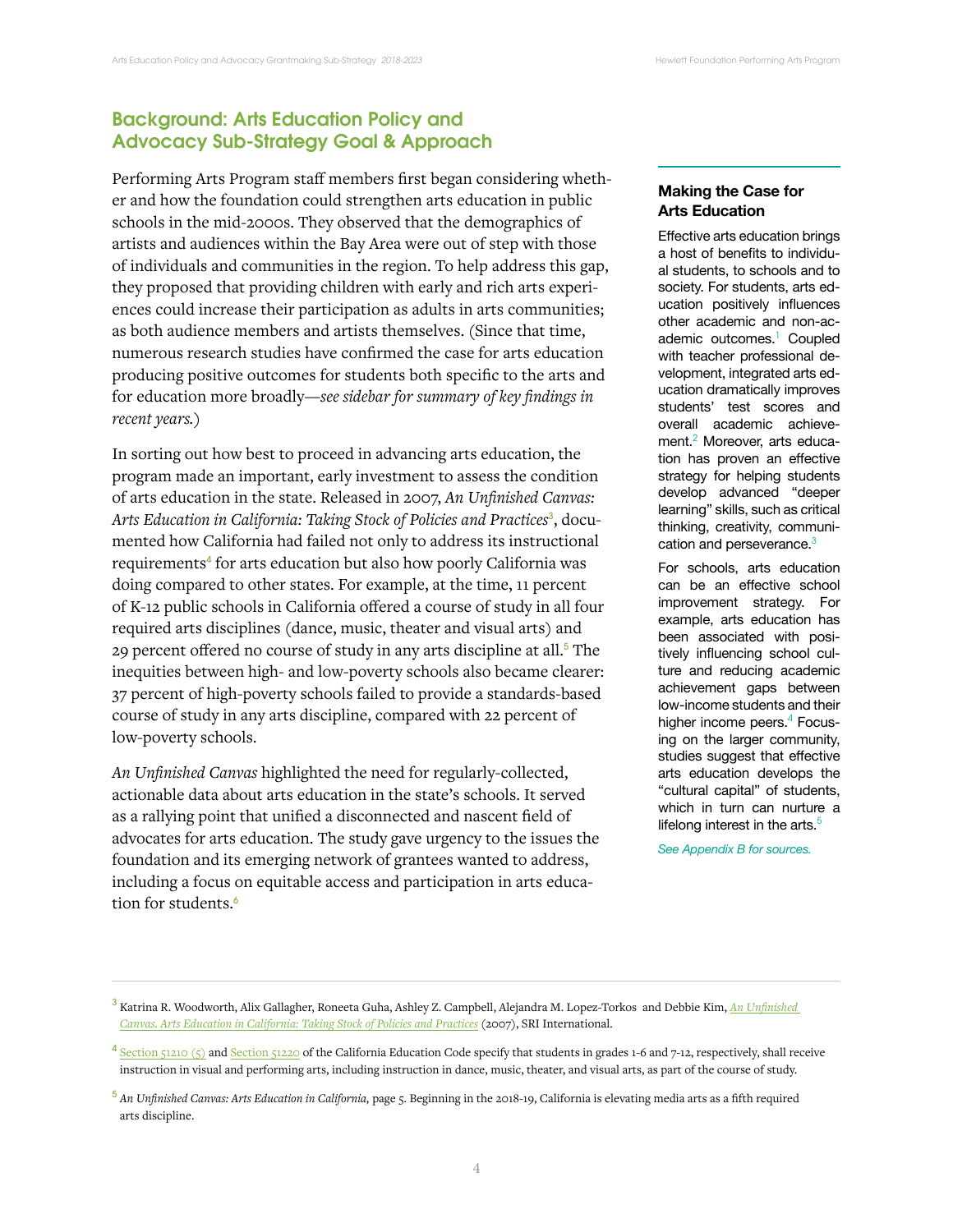The sub-strategy the foundation ultimately endorsed for this work included a commitment to helping arts organizations, artists, school leaders and parents, in the Bay Area and across the state, advocate for policies and funding that can lead to high-quality, sequential<sup>7</sup> arts education in public schools for more students. The Performing Arts Program took a statewide approach to this particular issue because it recognized an interdependence of education decisions at the local, state and national levels. The program had to contend with national and state polices, priorities, and systems to support robust arts education programs for all Bay Area students.

As such, the goal of the program's arts education policy and advocacy sub-strategy has been to ensure "all California students have equitable access to high-quality, sequential arts education opportunities."

Over time, to support this goal, the program grew to support about 15 regular grantees to work at the national, state and/or local levels in five ways:

- **1.** *Research, information-sharing and evaluation* including data collection and dissemination and hosting regular convenings of grantee organizations.
- **2.** *Advocacy for policy change* including advocate training and organizing, permissible lobbying activities and educator professional development.
- **3.** *Policy implementation* including local planning—district arts education plans and influencing Local Control and Accountability Plans (LCAPs)—and developing tools and resources for advocate, district and school use.
- **4.** *Public will-building* including media campaigns, as well as gathering input from and sharing feedback with stakeholders.
- **5.** *Coalition-building* including creating coalitions and partnerships to pursue common goals.

<sup>6</sup> History of the Performing Arts Program: 1966 to 2016, page 46, Hewlett Foundation, 2017.

 $^7$  A sequential curriculum is presented as a series of topics that establishes continuity between the ending and beginning points of individual topics and between topics and disciplines. Sequential curriculum enables students to use their foundational knowledge in one topic or discipline to develop new skills and knowledge. Too often, students do not have an opportunity to go learn deeply about one visual and performing arts (VAPA) discipline or form a bridge between VAPA and other academic disciplines because they bounce from one VAPA discipline to a different one with minimal coherence between them.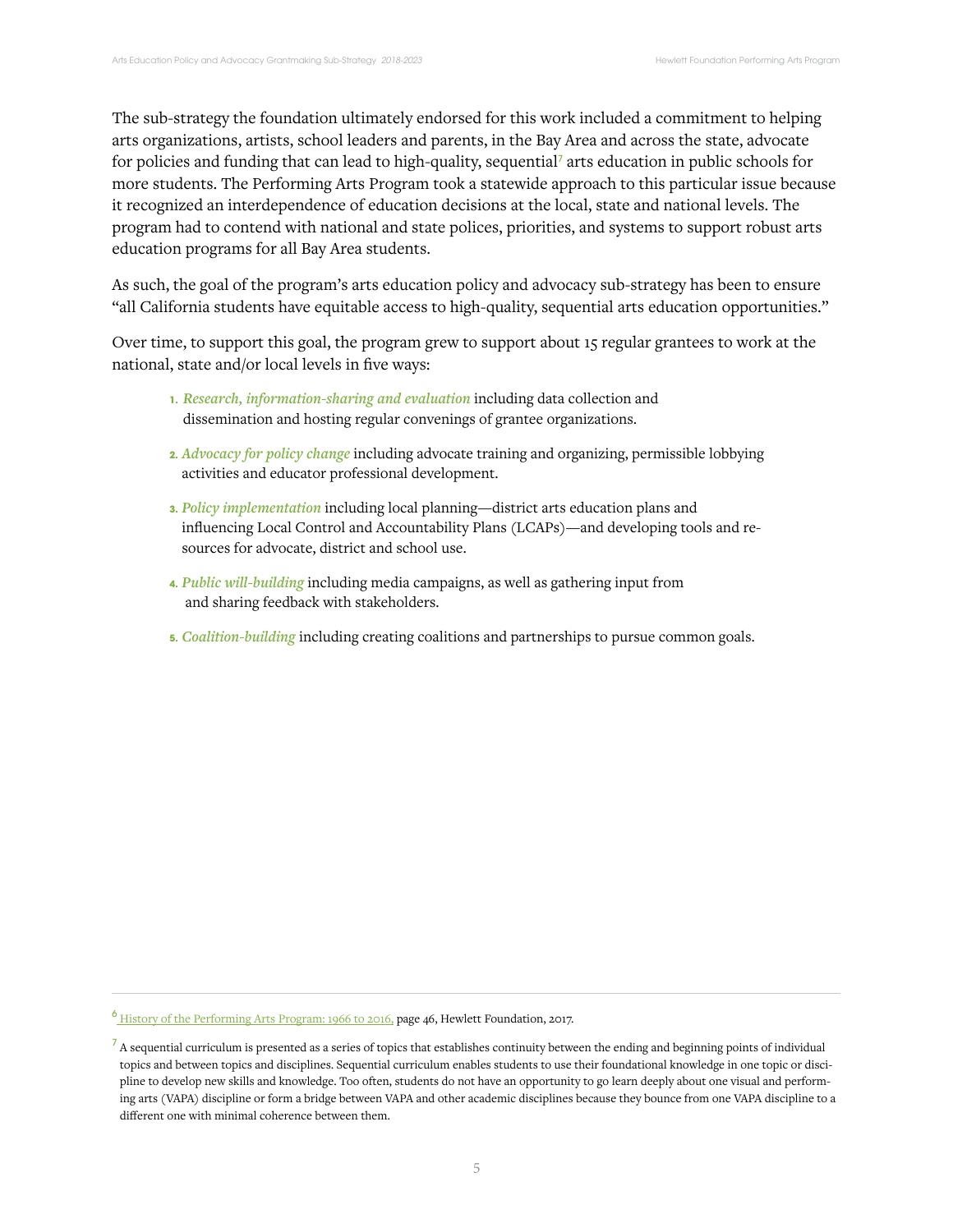

photo *©* Getty Images

## Evaluation Findings: 2007-2017

In 2017—roughly 10 years after the release of An Unfinished Canvas and the start of the program's arts education policy and advocacy grantmaking—the program commissioned an evaluation of the sub-strategy from consultants Education First.<sup>8</sup> The evaluation identified four major policy milestones over the past five years that clearly benefited from involvement and leadership by foundation grantees—and that moved California policies and funding in a positive direction, strengthening local arts education. *These accomplishments are briefly described below; more details on each of the four milestones are summarized in Appendix A.*

The evaluation also documented that, during this same period, leadership for advocacy, especially at the state level, broadened to include new coalitions (e.g., Create  $CA^{\circ}$ ) and organizations not solely or traditionally focused on arts education (e.g., California County Superintendents Education Service Association, the California State PTA and the California Department of Education).

8 Full evaluation report here: https://hewlett.org/wp-content/uploads/2018/04/Arts-education-policy-and-advocacy-grantmaking-evaluation-report.pdf

 $9$  Create CA is statewide coalition of organizations committed to ensuring "all students are able to reach their full potential by advancing an education model that promotes creativity and the arts for the 21st century workforce." Coalition members include five organizations including the California Department of Education, California Arts Council, California PTA, California County Superintendents Educational Services Association and the California Alliance for Arts Education, as well as five elected members from the field. (Website accessed June 20, 2018)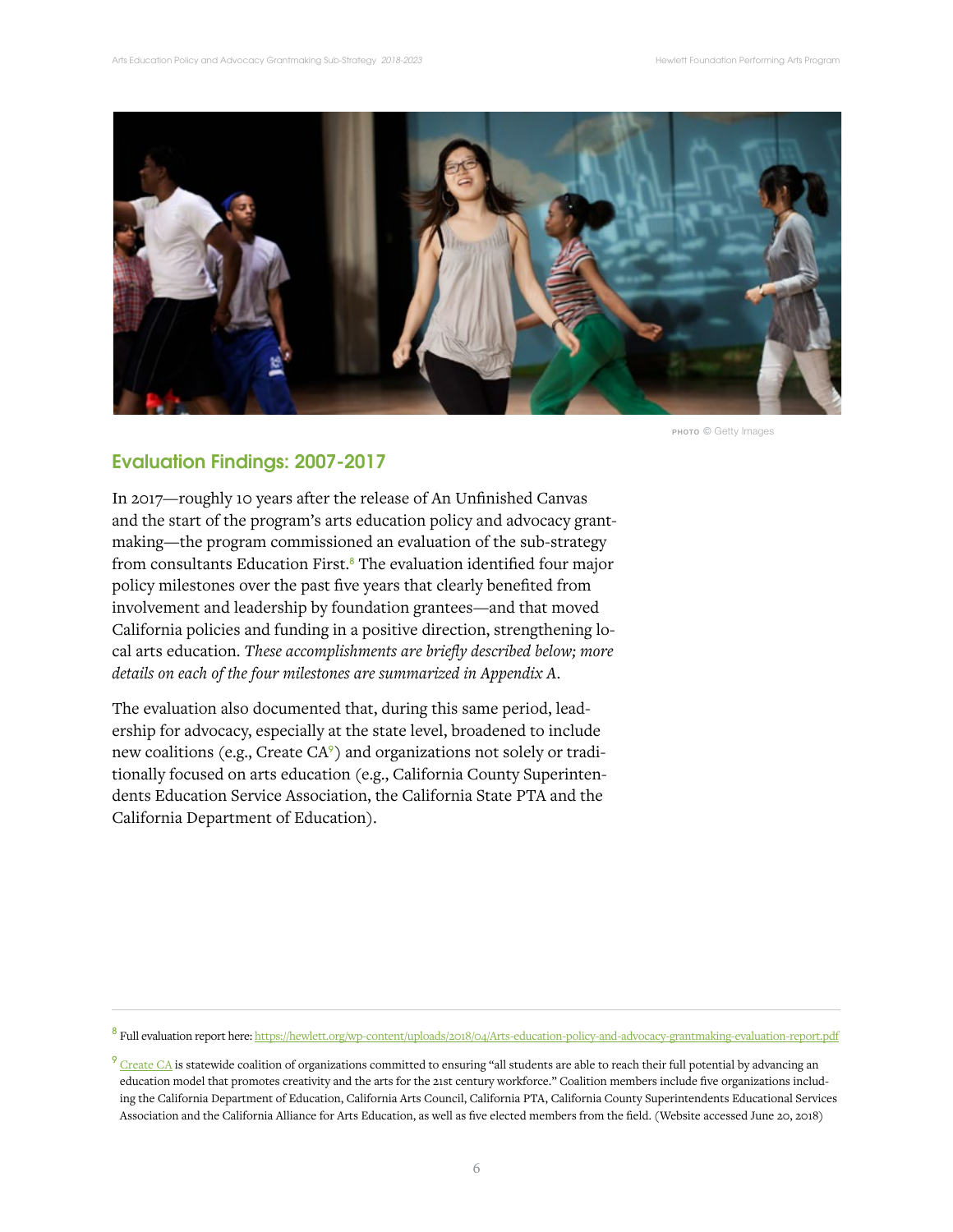The program maintained a consistent approach to supporting grantees and arts advocates during this time, with four factors, in particular, contributing to grantees' successes:

- **1.** *Opportunistic grantmaking,* which has focused on supporting advocacy strategies and policy-change goals that are nuanced for the time and situation, and responsive to changing contexts, opportunities and needs. For example, in the mid to late 2000s, grantees tactically made the case for arts education reforms in part by conveying the benefits to broader educational outcomes; this nimble approach to advocacy has had long-term impacts, contributing to policy gains for arts education, such as Title I funding flexibility and ESSA's local control framework.
- **2.** *A focus on multiple governance levels that recognize the many policy actors in education,* which has meant funding some grantees who work nationally to share best practices and inform federal policy that impacts California schools, some grantees who focus on supporting California leaders and state policy changes, and some grantees who work locally to shape decisions and policies for arts education in local school districts.
- **3.** *Convening,* which has brought grantees together regularly to share knowledge and find ways of collaborating, thereby strengthening advocacy efforts and collective impact. By convening grantees so they could learn from each other, helping them get clear about their work, and aligning their objectives and fostering collaborations, the foundation has helped grantees build momentum and achieve several successes over the last decade. Indeed, according to one grantee, the foundation's relationships with its grantees "has been key to this initiative."
- **4.** *Support for data and research,* which has looked for ways of increasing state and local policymakers' access to and understanding of the gaps in arts education opportunities, and improving grantees' ability to implement targeted strategies.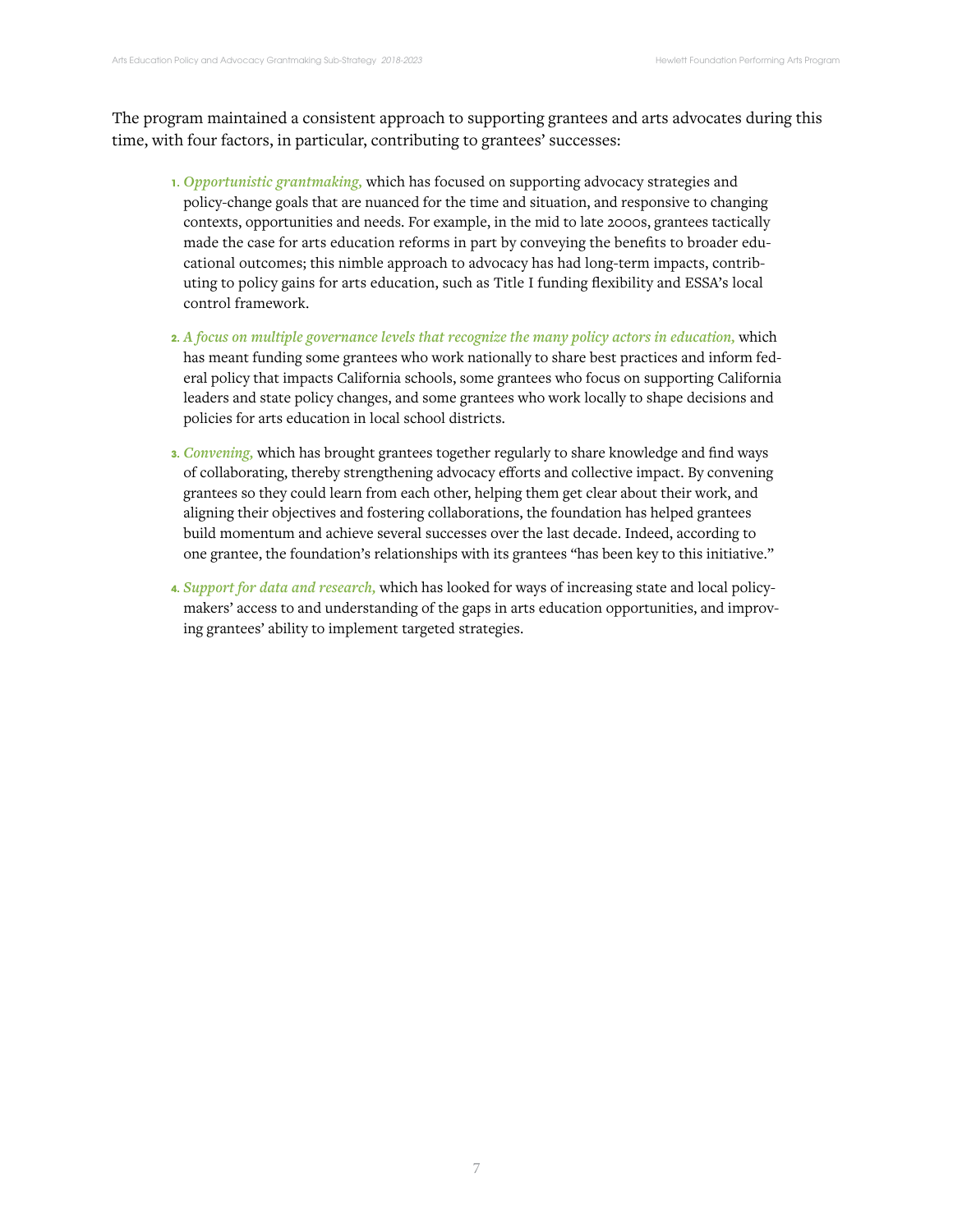## The evaluation also identified three challenges grantees have grappled with in their work to date:

- **1.** *Lack of a common definition and varying priorities for improving equitable opportunities and outcomes in arts education:* Arts advocates, including the grantees, lack a common definition and shared understanding of what "equity" means for arts education. While some define it as ensuring equal access, others describe it as culturally responsive curriculum. And although many grantees work with an eye towards promoting greater equity in the K-12 system, specifically working to target resources to disadvantaged communities and to close equity gaps between haves and have nots, this has not been a primary focus of grantee advocacy in the past.
- **2.** *Leadership turnover:* Individual leaders at the local, state and national levels who understand the importance of the arts are key for policy change and are difficult to replace when they inevitably move on. Due to high rates of turnover among education leaders (primarily state and local policymakers and district leaders), grantees have had to repeatedly build understanding of and will for arts education in communities. (And, with an election looming in fall 2018 that will lead to both a new governor and state superintendent of public instruction, grantees will have another important leadership transition with which to contend.)
- **3.** *Lack of comprehensive data:* Although the collection and use of arts education data has improved significantly over the past decade, there are critical gaps in the data that advocates and educators have available to them. For example, there are no statewide data on access to and quality of arts education at the elementary school level (grades K-5), a lack of student-level disaggregated data by race and income, and no statewide data on the number and quality of arts education plans in districts. The program staff, grantees and the field, in general, need these types of data to better measure progress. More comprehensive data will also illustrate what district and school-level decisions (e.g., course offerings and schedules, local partnerships, etc.) make a difference and for what kids, allowing districts and schools to replicate successful practices.

As the Performing Arts Program moves forward with a refreshed sub-strategy for arts education policy and advocacy, its continuing and new grantmaking activities will address these barriers and build on the success factors.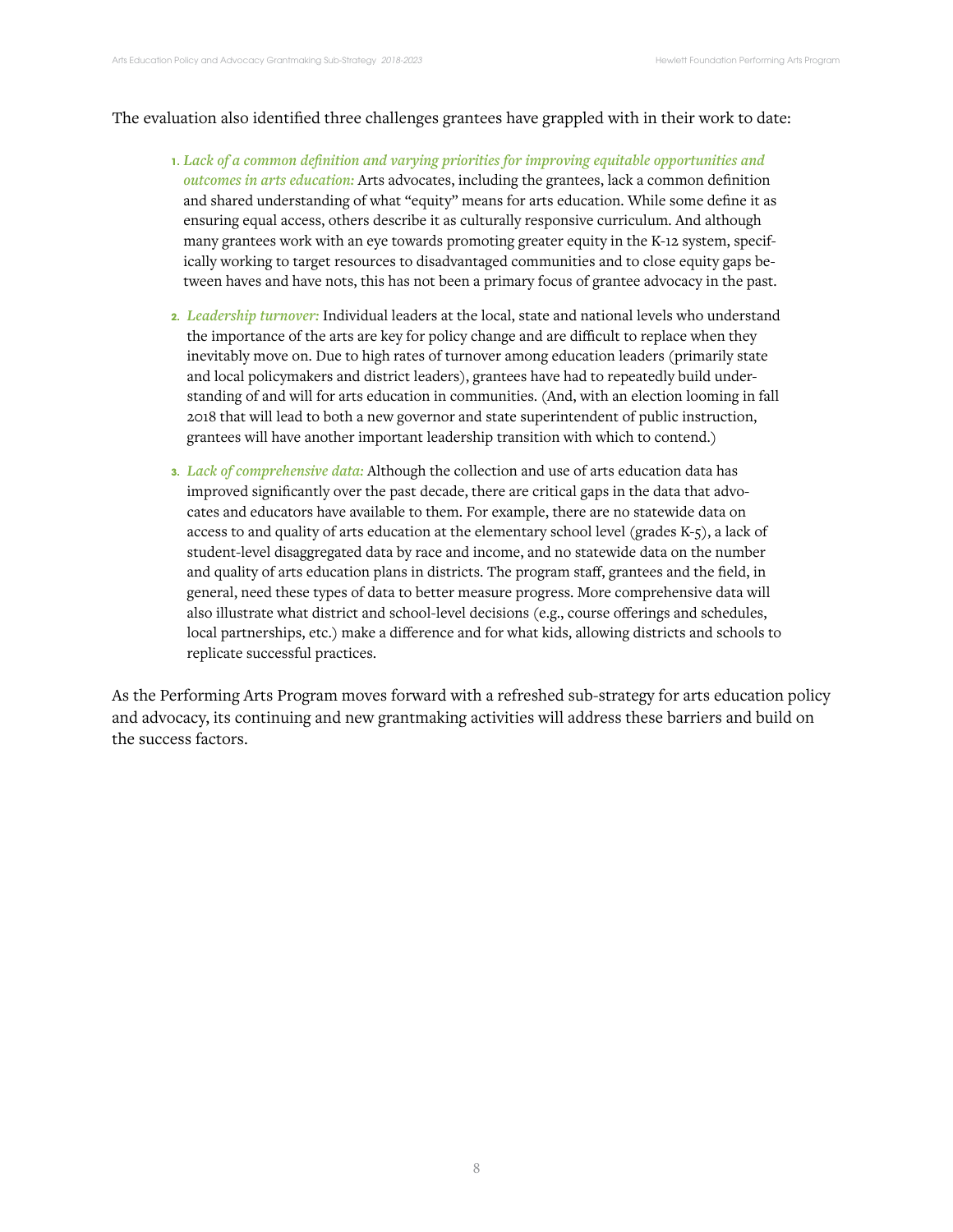

photo *©* Brittney Valdez

# Arts Education Policy and Advocacy Sub-Strategy: 2018-2023

Since 2012, the program's goal for the arts education policy and advocacy sub-strategy has prioritized quality, access and equity: *All California students will have equitable access to high-quality, sequential arts education opportunities.* For at least the next five years, the refreshed sub-strategy will aim for the same goal, undertake a similar approach to supporting grantee advocacy priorities and capacity, and (for the most part) continue investing in the same network of grantees. At the same time, the program will make important refinements to sub-strategy priorities to match the current environment and needs in the field and to incorporate clearer outcomes to guide the work, as described in detail below.

Grantmaking will seek to define and support high-quality arts education in more nuanced ways—and pursue a deeper understanding of how best to address deep, systemic equity issues affecting who has access to and participates in high-quality programs. The program staff's expectations for what "high quality" arts education is has expanded in tandem with students' and teachers' more sophisticated understanding. Whereas quality used to simply mean students having sequential arts experiences, it is now more broadly understood as sequential courses *with rigorous pedagogy and culturally relevant curricula*. Similarly, access used to mean that students had at least one of the various arts disciplines available to them at their schools. Now, true access means ensuring that *all* students can and do choose to participate in *all five* visual and performing arts disciplines: dance, music, theater, visual arts and media arts.<sup>10</sup>

<sup>&</sup>lt;sup>10</sup> In 2019, the California Department of Education will add media arts as a fifth arts discipline: https://www.cde.ca.gov/be/st/ss/vaparevguidelines.asp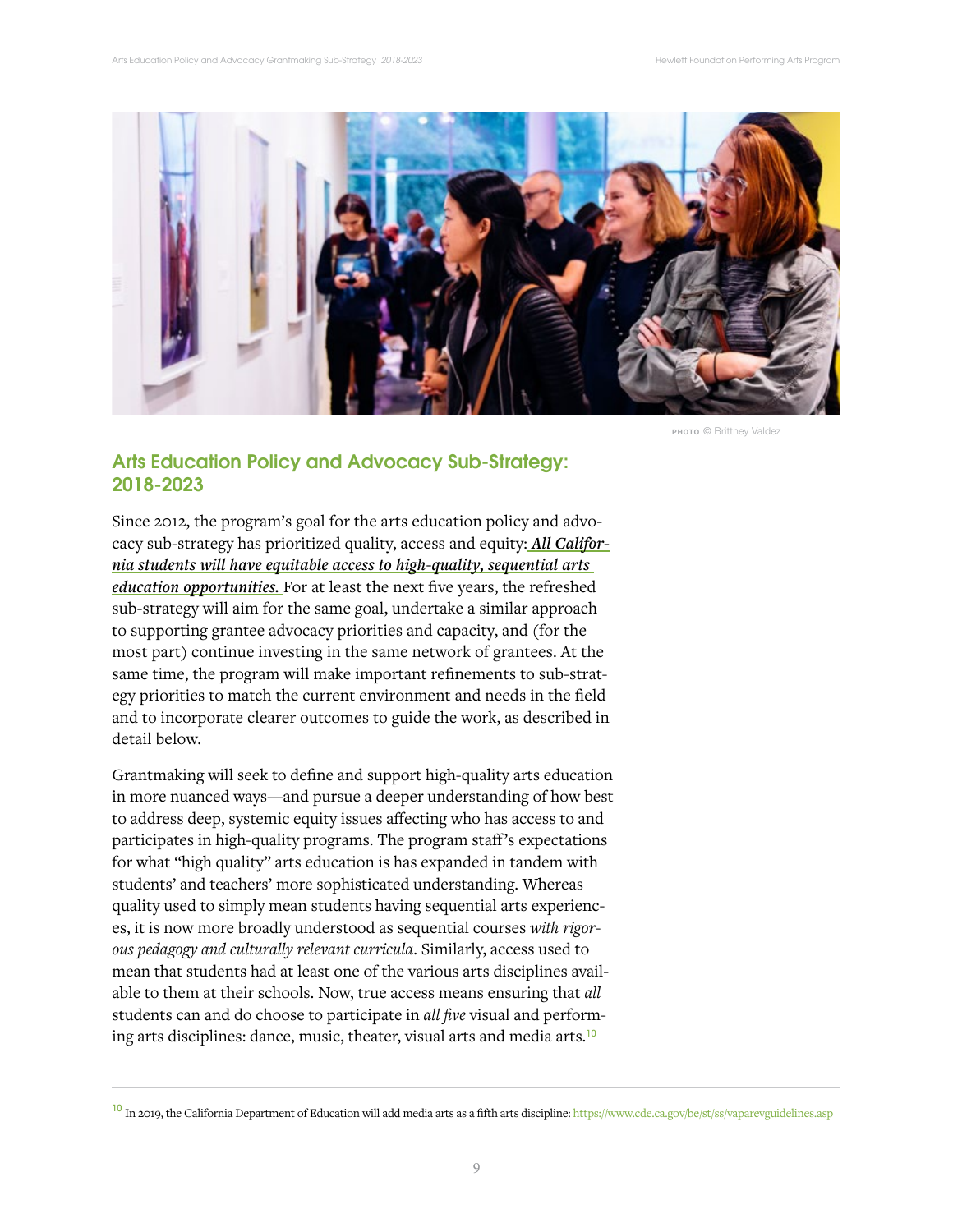#### **Connecting to the Performing Arts Program Refresh**

Performing Arts program staff will begin a process to review and refresh the program's overall grantmaking strategy in fall 2018. The arts education policy and advocacy sub-strategy refresh can inform the larger refresh in four ways.

**Advocacy:** The advocacy structure for the arts field overall is weak, and other Performing Arts program grantees can learn from what the arts education advocates have accomplished. In particular, grantees in the arts education program delivery sub-strategy may be in a unique position to develop their advocacy skills.

**Addressing a fragmented field:** Like the arts education advocacy field was 10 years ago, the overall performing arts field often exhibits fragmentation and competition between organizations. The regular convening of the arts education policy and advocacy grantees could be a model to build cohesion and relationships, strengthening grantee effectiveness, as the Performing Arts program has never regularly convened its Bay area grantees.

**Equity learning agenda:** The refresh process for the arts education policy and advocacy sub-strategy has suggested that other grants and activities funded by the Performing Arts program may be unintentionally contributing to equity gaps in arts education. For example, the program will examine to what degree other grantees could be supported to provide high-quality arts education activities that help, or at least do not exacerbate, gaps in access, participation and equity.

**Connections with the Education program:** Ideally, grantees of the Performing Arts program (especially those part of an arts education sub-strategy) should be coordinating and with any California-focused grantees for the foundation's Education program; at the very least, foundation grantees in different programs should not be working at cross-purposes. The Education strategy is undergoing a refresh process in 2018 that will be implemented in 2019.

The sections below describe how the program will build on its past arts education policy and advocacy efforts to make even greater progress toward its goal.

## **CLARIFYING A VISION AND PROBLEM STATEMENT**

With a new and more robust understanding of what "high quality arts education" needs to include, the program has adopted a long-term vision to guide the arts education policy and advocacy sub-strategy:

*We envision a future in which every student's creativity is a central resource for their own learning, motivation, self-expression and social navigation. It is guided by teachers, artists, classroom environments and school cultures that prioritize and trust the power of art to generate positive learning environments and engaged citizens.* 

Program staff identified a key problem hampering achievement of the vision—which grantmaking (and grantee efforts) seek to solve:

*Giving children early, often and rich arts experiences can generate more engaged learners, participation and engagement, and improve academic success. However, fewer than half of California students participate in a high-quality arts education experiences, and the gaps are even greater for students of color and those from low-income communities.*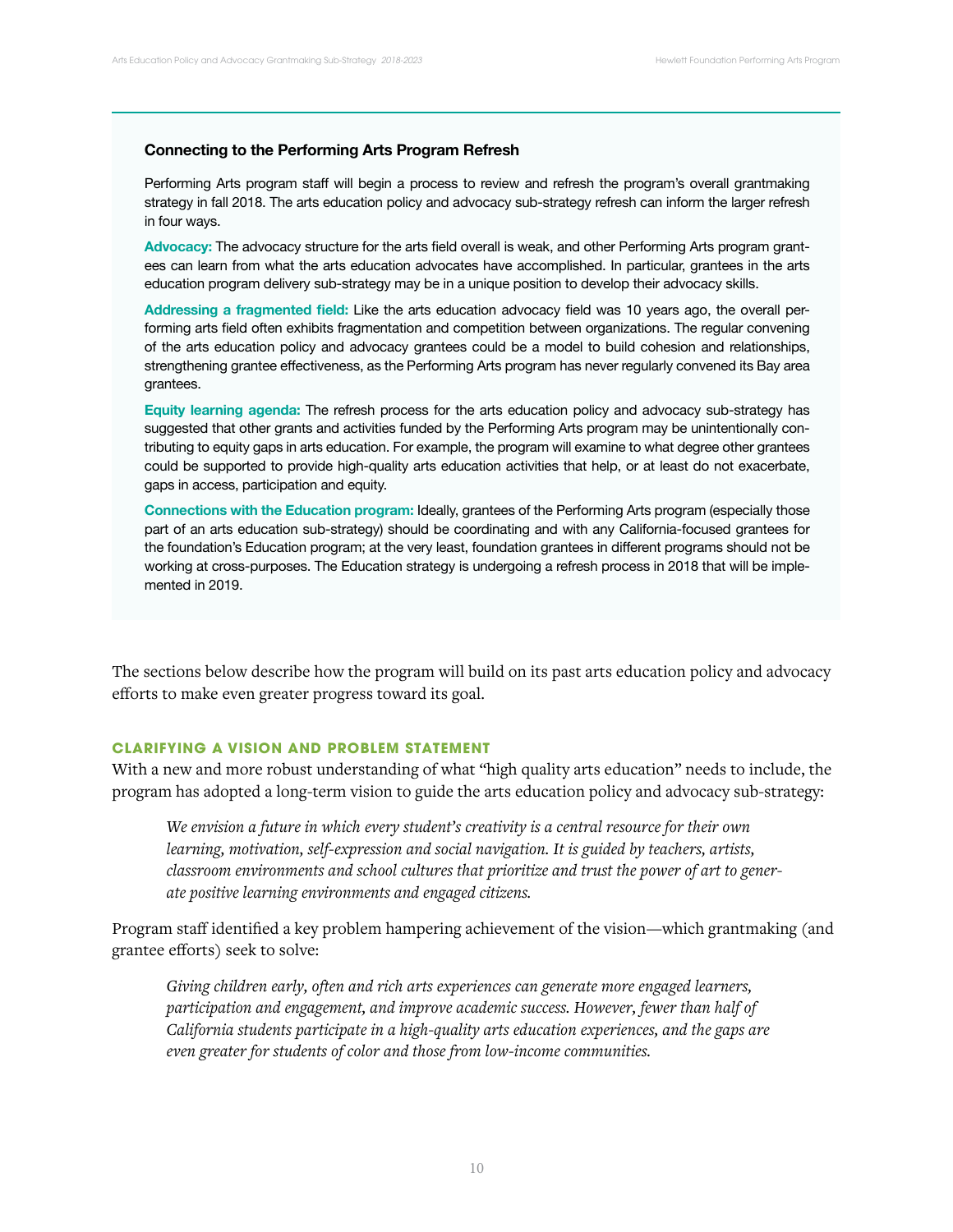## **FOCUSING THE WORK ON FOUR OUTCOMES FOR IMPROVED ARTS EDUCATION**

To make further headway toward the goal of all California students having access to high-quality, sequential arts education opportunities over the next five years, the sub-strategy aims to accomplish a set of ambitious outcomes. The outcomes elevate four aspects of arts education that need attention:

*Quality Access Participation Equity*

The most recent data available on arts education and California public school students reinforce the case that the program and its grantees must fully attend to all four outcomes. According to the California Arts Education Data Project—managed by grantee Create CA and using data reported to the California Department of Education—most students in grades 6-12 have access to some form of arts education in their schools (97.2 percent) [*access*], but only 39 percent of students participated or enrolled [*participation*] and only 12 percent of schools offer courses in all four currently required arts disciplines [*quality and access*].

Furthermore, percentages are generally lower in schools with majorities of black and Latino students, higher-poverty schools, and rural schools [*equity*]. For example, schools where the majority of students are African American had the lowest student participation rate (34 percent) when looking at race as the primary variable and compared with schools that have majorities of students who are white (40 percent participation) or "other races", such as Asian, (46 percent participation). In high-poverty schools, only 36 percent of students participated in arts courses versus 44 percent at low-poverty/high-income schools. And only 35 percent of students in rural schools participated in arts courses compared with 40 percent of students in urban schools.<sup>11</sup>

**The tables below describe each of the sub-strategy's new five-year outcomes in detail, including key elements and targeted gains to make in student learning for California public school stu**dents in by 2023.<sup>12</sup> Metrics for assessing progress in changing these realities for students' arts education experiences balance the availability of reliable data with data that is meaningful for both the program and its grantees. The metrics also reflect the key data tracked by arts education advocates. All baseline figures are based on statewide secondary school (grades 6-12) data from the 2016-17 academic year, which are the most recent available data and data that can be feasibly compiled in the future.13 The program will comprehensively evaluate progress made against these four outcomes.

<sup>&</sup>lt;sup>11</sup> Data from http://www.createca.dreamhosters.com/interactive-dashboard/ (accessed April 30, 2018). Data are from the 2016-17 school year. Importantly, these data only cover schools with students in grades 6-12; elementary school programs are not required to provide data about arts education offerings to the California Department of Education.

<sup>&</sup>lt;sup>12</sup> The California Department of Education only requires schools to report data for grades 6-12, and not for K-5 (in part because of the challenges of collecting information in elementary schools where arts education may be embedded in regular classroom teaching rather than offered as a separate class that can be easily "counted"). As described later in this document, over the next five years, the foundation will support grantees in working to overcome the challenges of collecting data for students in grades K-5 and to getting the state to gather arts education data from all public schools.

<sup>&</sup>lt;sup>13</sup> Baseline data for student enrollment, course offerings, and FTEs is provided by the California Department of Education to the Arts Ed Data Project and analyzed as part of Create CA's baseline report. http://www.createca.dreamhosters.com/wp-content/uploads/2016/09/California-Data-Project-Executive-Summary-Report1.pdf. Baseline report refers to data from academic year 2014-15, grades 6-12 only.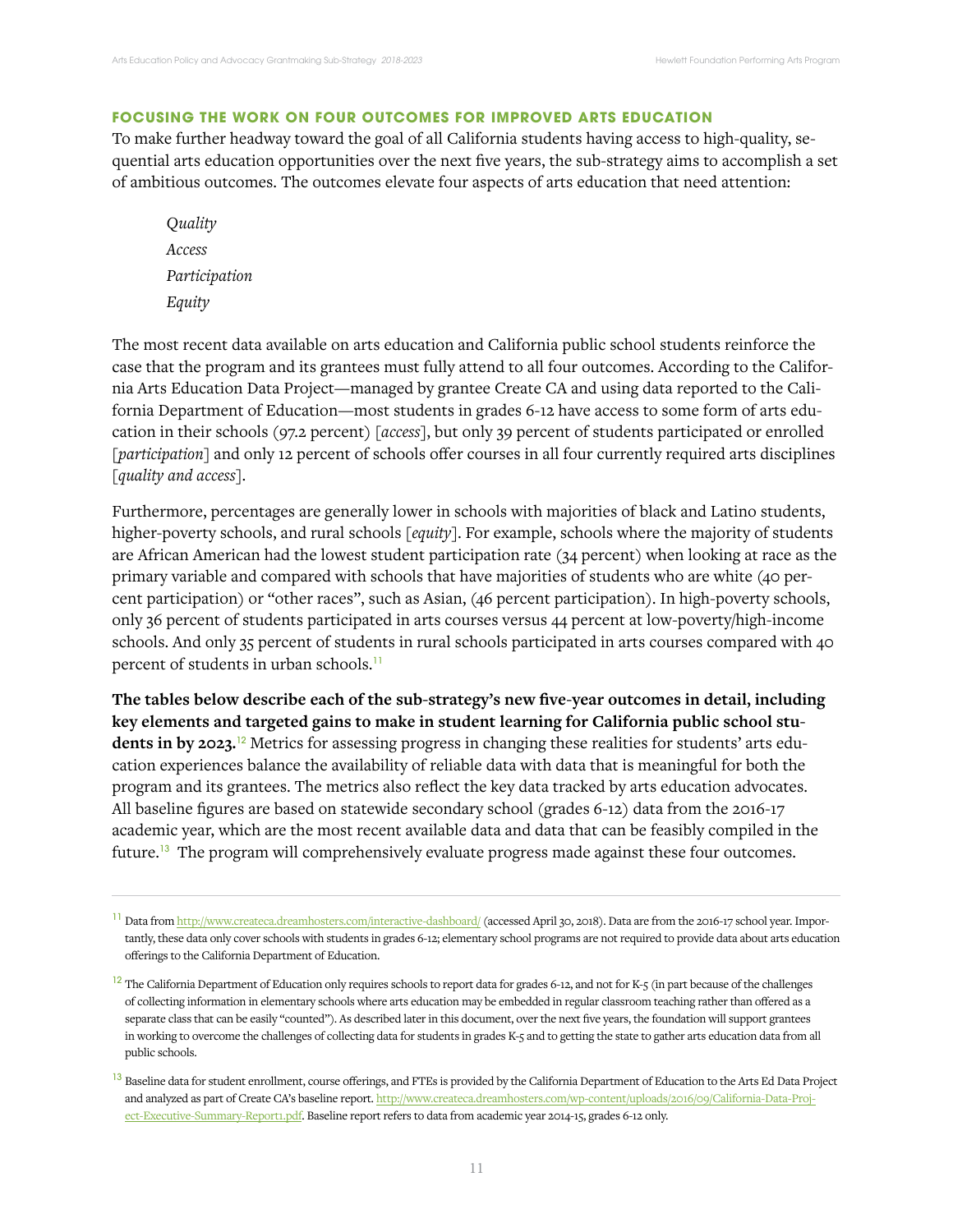**We hasten to offer some anticipatory comments about the tables that follow,** lest what they mean to the foundation and/or for its grantees be misunderstood. The foundation believes it important to establish targets of this sort, and we do so in all our programs and strategies. The targets provide benchmarks that are useful to know whether we are making progress toward the ultimate goal of any particular strategy or sub-strategy. We make the goals ambitious—stretching our expectations for ourselves—though we try to keep them within the range of plausibly attainable. But these are our goals, not those of our grantees, and they are not intended to change how our grantees work or what they do. Rather, they reflect our hopes of what we can accomplish together—our part being to select and support a cohort of grantees whose collective work will achieve these ambitious targets.

Most important, we do not present or frame these targets as measures of whether we are "failing" or not, and they are not gauges of accountability to determine who should be rewarded or punished. They are tools to frame questions about progress, so we can determine whether we need to do more or act differently. They provide a starting point for conversations, both internally and with our grantees, about what we might do better. If all goes well, over the next five years, we hope to see results like those described below. If not, we hope to work with our grantees to figure out what we can do to get there.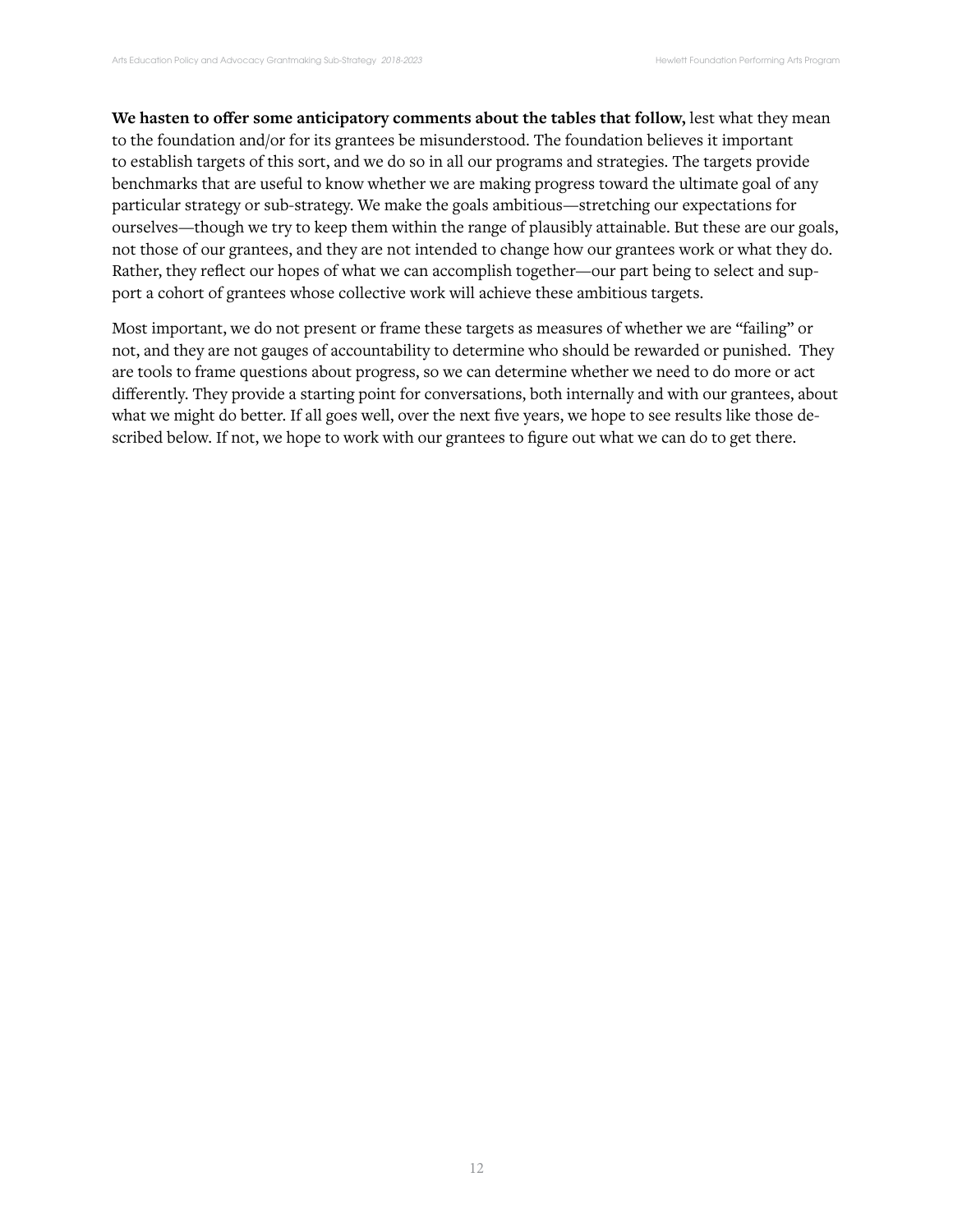## **OUTCOME #1: QUALITY**

| INCREASE THE QUALITY OF ARTS EDUCATION OPPORTUNITIES IN CALIFORNIA'S PUBLIC SCHOOLS    |  |  |
|----------------------------------------------------------------------------------------|--|--|
| What progress can be made over the next<br>five years? Metrics include:                |  |  |
| • Student/Teacher Ratio for Theatre is 750:1.<br>Baseline: 1050:1                      |  |  |
| • Student/Teacher Ratio for Dance is 750:1.<br>Baseline: 1374:1                        |  |  |
| • Student/Teacher ratio for Visual Arts is 400:1.<br>Baseline: 448:1                   |  |  |
| • Student/Teacher ratio for Music is 700:1.<br>Baseline: 744:1                         |  |  |
| • Student/Teacher ratio for Media Arts is 600:1.<br>Baseline: 663:1                    |  |  |
| • Total credentialed art teachers statewide will be 14,000.<br><b>Baseline: 12,071</b> |  |  |
|                                                                                        |  |  |

## **OUTCOME #2: ACCESS**

|                                                                                                                                                                                                          | <b>INCREASE STUDENTS' ACCESS TO THE FIVE ARTS DISCIPLINES</b>                                                                                                                         |
|----------------------------------------------------------------------------------------------------------------------------------------------------------------------------------------------------------|---------------------------------------------------------------------------------------------------------------------------------------------------------------------------------------|
| What does "access" to arts education look like<br>in schools? Elements include:                                                                                                                          | What progress can be made over the next five years?<br>Metrics include:                                                                                                               |
| • A sufficient number of arts courses and effective<br>teachers at each school to serve all students<br>• All students, and subgroups of students, having all<br>five arts disciplines available to them | .100% of students in grades 6-12 have access to<br>courses in at least one arts discipline in their schools.<br>Baseline: 97.2%<br>.100% of schools, grades 6-12, offer courses in at |
|                                                                                                                                                                                                          | least one arts discipline. Baseline: 87%<br>.60% of schools offer courses in at least 3 of the 5<br>required arts disciplines. Baseline: 54%                                          |
|                                                                                                                                                                                                          | ⋅80% of students have access to at least 3 of the 5<br>required arts disciplines. Baseline: 73%<br>• 15% of schools offer courses in all 5 required arts<br>disciplines. Baseline: 8% |
|                                                                                                                                                                                                          | •30% of students have access to all 5 required arts<br>disciplines. Baseline: 20%                                                                                                     |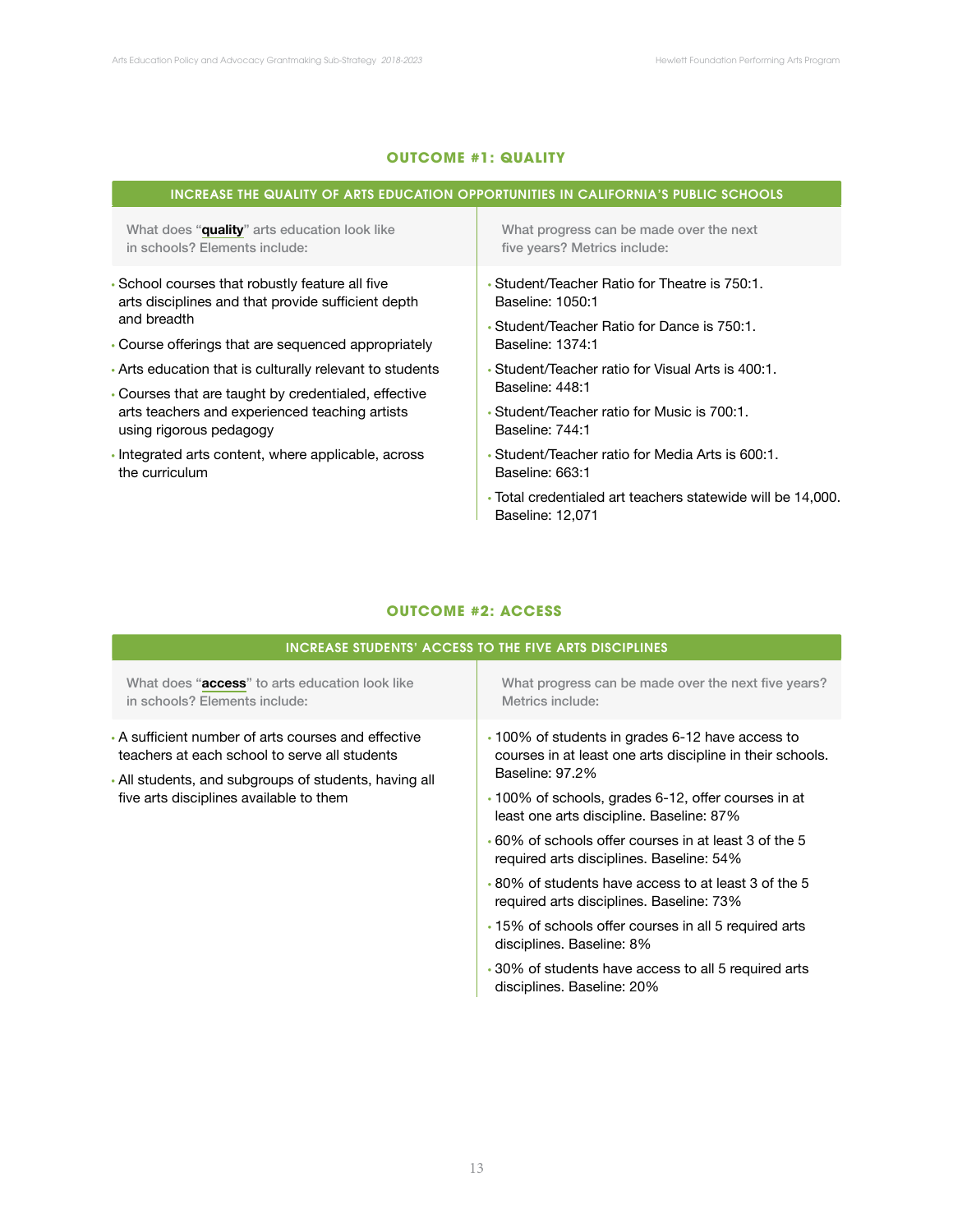## **OUTCOME #3: PARTICIPATION**

| DECREASE BARRIERS TO STUDENTS' PARTICIPATION IN HIGH-QUALITY ARTS EDUCATION                                                          |                                                           |  |
|--------------------------------------------------------------------------------------------------------------------------------------|-----------------------------------------------------------|--|
| What does "participation" arts education look like in                                                                                | What progress can be made over the next five years?       |  |
| schools? Elements include:                                                                                                           | Metrics include:                                          |  |
| All students having the ability to choose, and choosing,                                                                             | 60% of students participate (enroll) in at least one arts |  |
| high-quality, culturally relevant arts education courses                                                                             | discipline. Baseline: 39%                                 |  |
| State policy makers, districts, schools and other<br>decision-makers identifying and removing barriers to<br>students' participation |                                                           |  |

## **OUTCOME #4: EQUITY**

## INCREASE EQUITY BETWEEN WHICH STUDENTS HAVE ACCESS TO AND PARTICIPATE IN HIGH-QUALITY ARTS EDUCATION

What does "**equity**" to arts education look like in schools? Elements include:

- Closing gaps between students, and subgroups of students, who routinely have had access (higher income communities, and schools with majority white and/or Asian students) and those who have not (lowerincome communities, and schools with majority black and/or Latino students)
- Gaps being closed between students and subgroups of students who routinely have participated in highquality arts education and those who have not
- State policy makers, districts, schools and other decision-makers identifying ways to remove barriers to equity and proactively improve access and participation for students of color and low-income students
- Arts education that is culturally relevant to students
- Courses taught by teachers and teaching artists who are representative of the students they are teaching

What progress can be made over the next five years? Metrics include:

Student populations below are based on student subgroups with the lowest and highest participation (enrollment) rates statewide according to CDE data<sup>14</sup>*.* 

- 60% of students at Title I schools are participating in at least one arts course. Baseline: 37%<sup>15</sup>
- 60% of students at schools where the majority of students are Hispanic participate in at least one arts course. Baseline: 37%
- 60% of students at schools where the majority of students are African American participate in at least one arts course. Baseline: 34%
- 60% of students at schools where the majority of students are white participate in at least one arts course. Baseline: 40%
- 60% of students at schools where the majority of students are "other race" participate in at least one arts course. Baseline: 46%

<sup>&</sup>lt;sup>14</sup> State average for student participation in arts courses based on enrollment in available courses is 39%.

<sup>&</sup>lt;sup>15</sup> Title I, Part A (Title I) of the Elementary and Secondary Education Act, as amended (ESEA) provides financial assistance to local educational agencies (LEAs) and schools with high numbers or high percentages of children from low-income families to help ensure that all children meet challenging state academic standards. The term "Title I schools" refers to those schools in which children from from low-income families make up least 40 percent of total enrollment. Those schools are eligible to use federal Title I funds, along with other federal, state, and local funds, to upgrade the instructional program for the whole school, serving all children; and not just a targeted program serving a subset of children.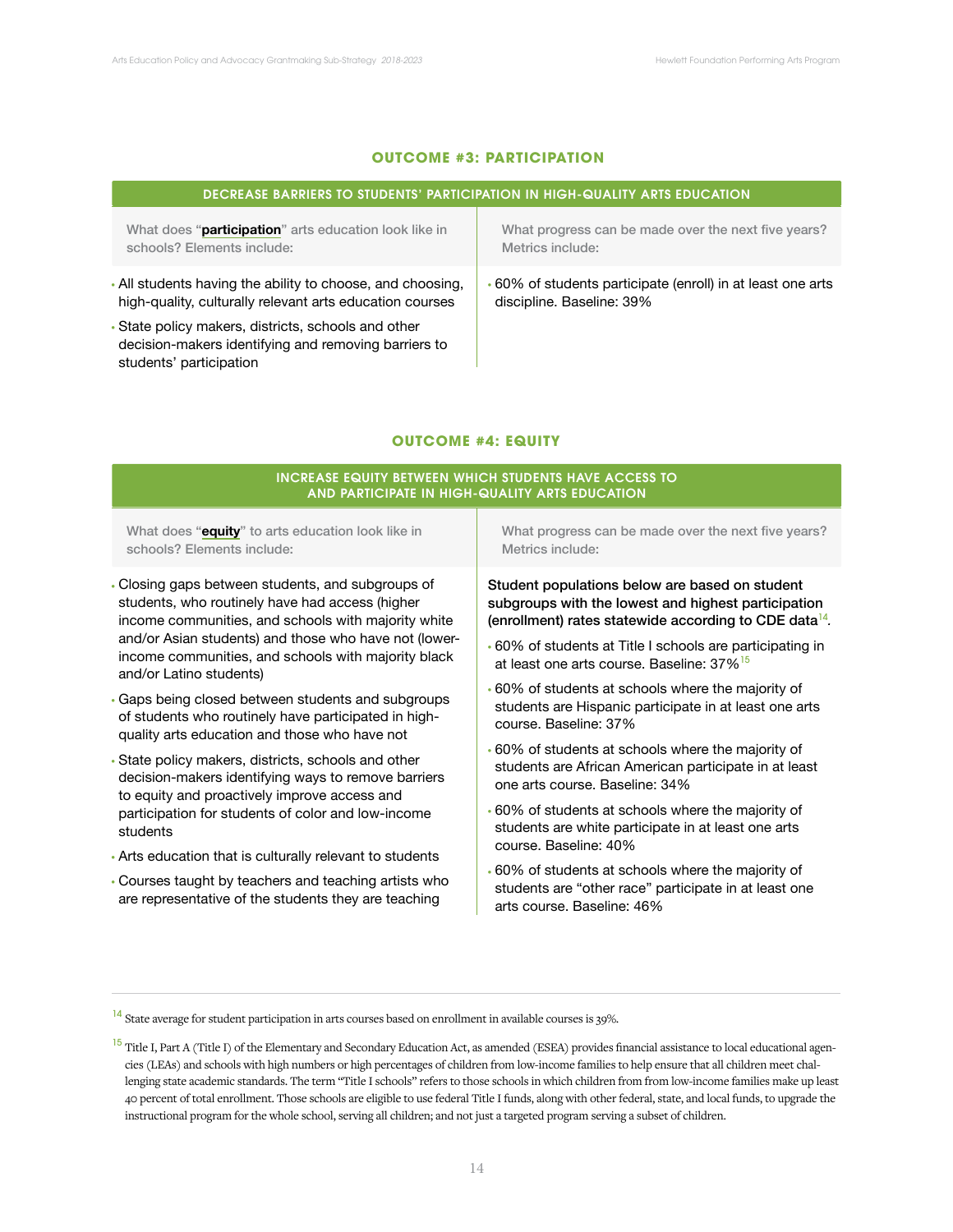## **ONGOING AND NEW GRANTMAKING PRIORITIES**

With a new and more robust understanding of what "high quality arts education" needs to include, the program has adopted a long-term vision to guide the arts education policy and advocacy sub-strategy:

Program staff reviewed possible new opportunities and persistent challenges and identified how support to grantees—both direct grantmaking dollars as well as other forms of help—should evolve to continue to support arts education in California. Over the next five years, the program will continue to support grantees to advocate for arts education through *one new priority and four continuing priorities*—developed in consultation with grantees, peer funders, and state policy experts and leaders. Program staff anticipates investing an additional \$2.6 million to support existing grantees and explore strategic opportunities within each of the five priorities.

**In addition to the four continuing priorities for 2018-2023 listed below, the program will begin exploratory work with its grantees in a new, fifth priority area:**

## **BETTER UNDERSTANDING INEQUITIES IN ARTS EDUCATION AND POSSIBLE SOLUTIONS**

Data show large gaps persist in access to and quality of arts education between student groups (e.g., by race/ethnicity, socio-economic status, English-language learner status and students with disability identification) and across geographies (e.g., urban, rural and suburban) across California. However, even after 10 years of grantmaking in this area, program staff still have much learning to do—in conjunction with grantees—to understand the specific reasons for inequities in arts education and what levers might exist to reduce them.

The solutions for closing these gaps may require different, more targeted strategies than those that seek to improve arts education for *all* students. (It also is possible that some problems may be so endemic to the public education system that there would not a feasible role for the program alone to play.) Grantees and other arts education stakeholders and experts suggest there is much more to learn before the program can make specific investments or take specific actions to address equity gaps with confidence. There is no consensus yet about what "equity" means for arts education, for example.

With this in mind, as part of a new fifth grantmaking priority, the program will embark on an equity-specific learning agenda focused on research and inquiry into arts education equity gaps, associated root causes and possible solutions. The program will seek to help the field (and program staff) better understand key factors contributing to the persistent equity gaps in arts education quality, access and participation; explain how these gaps affect student outcomes; and identify potential opportunities to address the gaps. This exploratory learning agenda will seek to tap more diverse voices for both identifying the problems to be solved and the potential solutions.

Activities in this new area may include grantmaking for research and data analysis that looks at disaggregated patterns and impacts, or convening grantees and other stakeholders to craft a common definition of equity in arts education to guide collective efforts. In addition, the program will better engage the perspectives and ideas from community members and families from schools that are most directly affected by a lack of access to high-quality arts education.

Although this sub-strategy is focused on arts education policy and advocacy, many of the inequities are a result of, or derived from, broader public education inequities. This learning agenda seeks to understand discrete equity gaps in arts education in the context of broader educational equity gaps within California's K-12 public schools.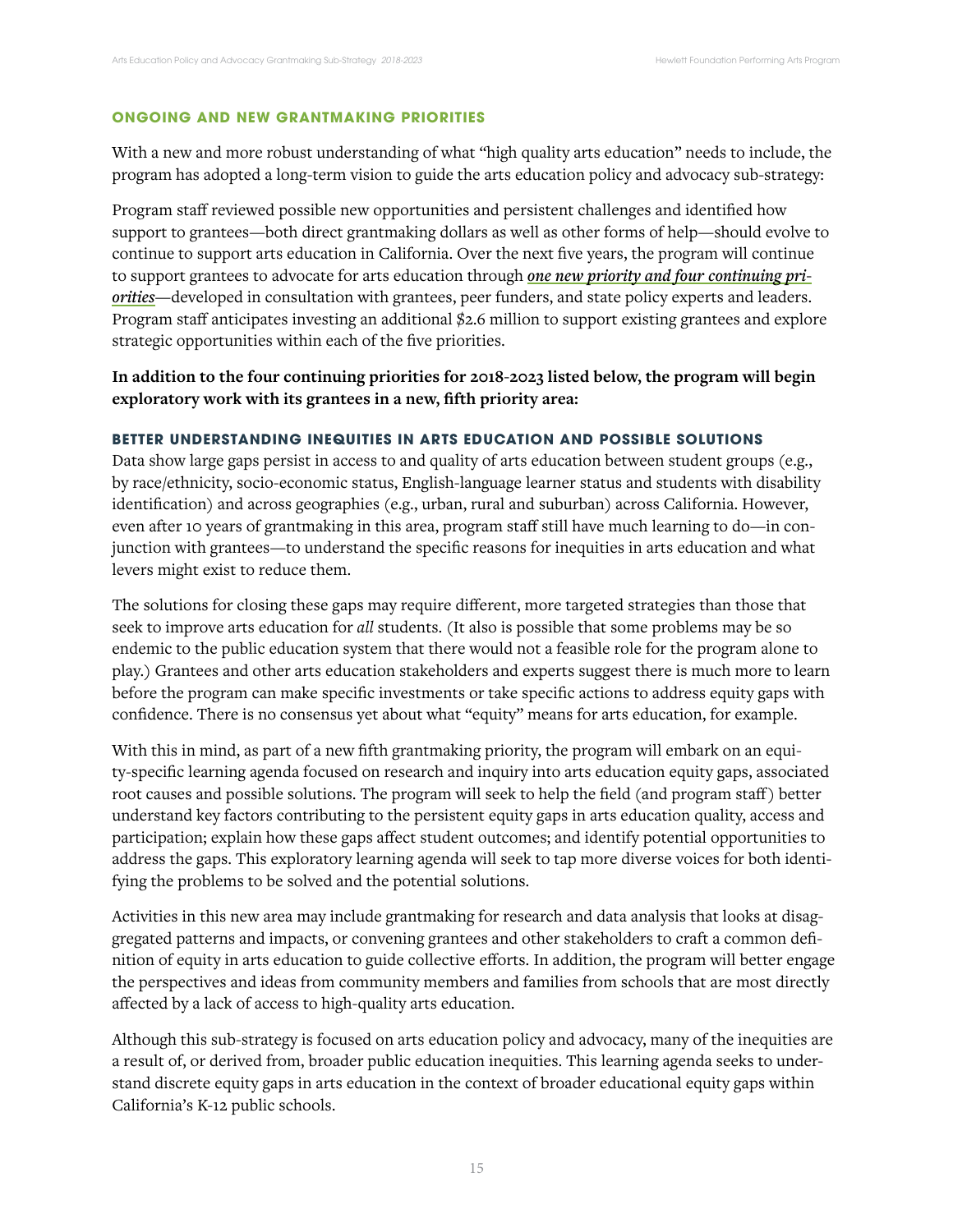*Four of five grantmaking priorities between 2018-2023 continue—and deepen and extend—efforts in*  which the program and its grantees have successfully been engaged already over the past five years. In these four areas, the program will work to sustain and expand existing advocacy efforts and coalitions, continue building grantee capacity to be successful (individually and collectively) and help grantees take advantage of emerging possibilities.

## **The four priorities that continue and extend efforts include:**

## **BUILDING ON AND DEFENDING STATE POLICY WINS**

The program will continue to help grantees identify, research solutions for and organize advocacy activities to make arts education a policy and funding a priority in California. The state's innovative Local Control Funding Formula (LCFF) and Local Control and Accountability Plan (LCAP) reforms—championed by outgoing Governor Jerry Brown—have set the table for greater community involvement and potential prioritization of resources for arts education locally. Grantees will continue to make the case and provide tools for local communities to support stronger arts education as part of the LCAP priority-setting process.

At the same time, the policy gains grantees have achieved are neither complete nor safe. The LCFF funding reforms and others are still new and, especially with the transition to a new governor and state superintendent, the program and its grantees recognize that they need to protect these policies and champion still more awareness and commitment for the arts among policymakers at all levels. Advocates also need to build on the momentum behind the new theater and dance teaching credentials by helping institutions of higher education design and offer high-quality preparation programs for the reinstated credentials, ensuring schools and districts can access a robust pipeline of qualified teachers.

To further deepen grantee effectiveness within this priority, the program will be considering ways to help organizations identify and fill gaps in their advocacy activities and capabilities, and to reach more policymakers persuasively. The program also will work to selectively introduce new organizations that focus on certain issue areas (e.g., educational equity) or with certain decision-makers (e.g., local school boards) to its network of existing grantees. Most grantees report that they see the need for stronger collaborations with education advocates beyond arts education; arts education is only one, albeit essential, part of students' education, and grantees have the potential to amplify their advocacy efforts by working with others (including potentially California-focused advocacy grantees of the foundation's Education Program).

## **INFORMING, INFLUENCING AND EVALUATING LOCAL PLANS THAT PRIORITIZE AND RESOURCE ARTS EDUCATION**

Decisions, choices and capacity of local schools and communities have the greatest impact on student outcomes—and both federal education policy and California education policy now prioritize local control, innovation and resource allocations. Thus, the program will continue helping grantees work with districts across California to create local arts education plans and funding priorities that seek to close gaps in quality, access, participation and equity. Indeed, as part of this priority area, the program plans to support grantees to work directly with many more districts than in the past in directing local funds to improving arts education.

The program also will work with grantees to begin to track the adoption and content of these plans. And, as districts implement their arts education plans and LCAPs, the program will support grantees to evaluate the components of local plans and subsequent actions that prove effective.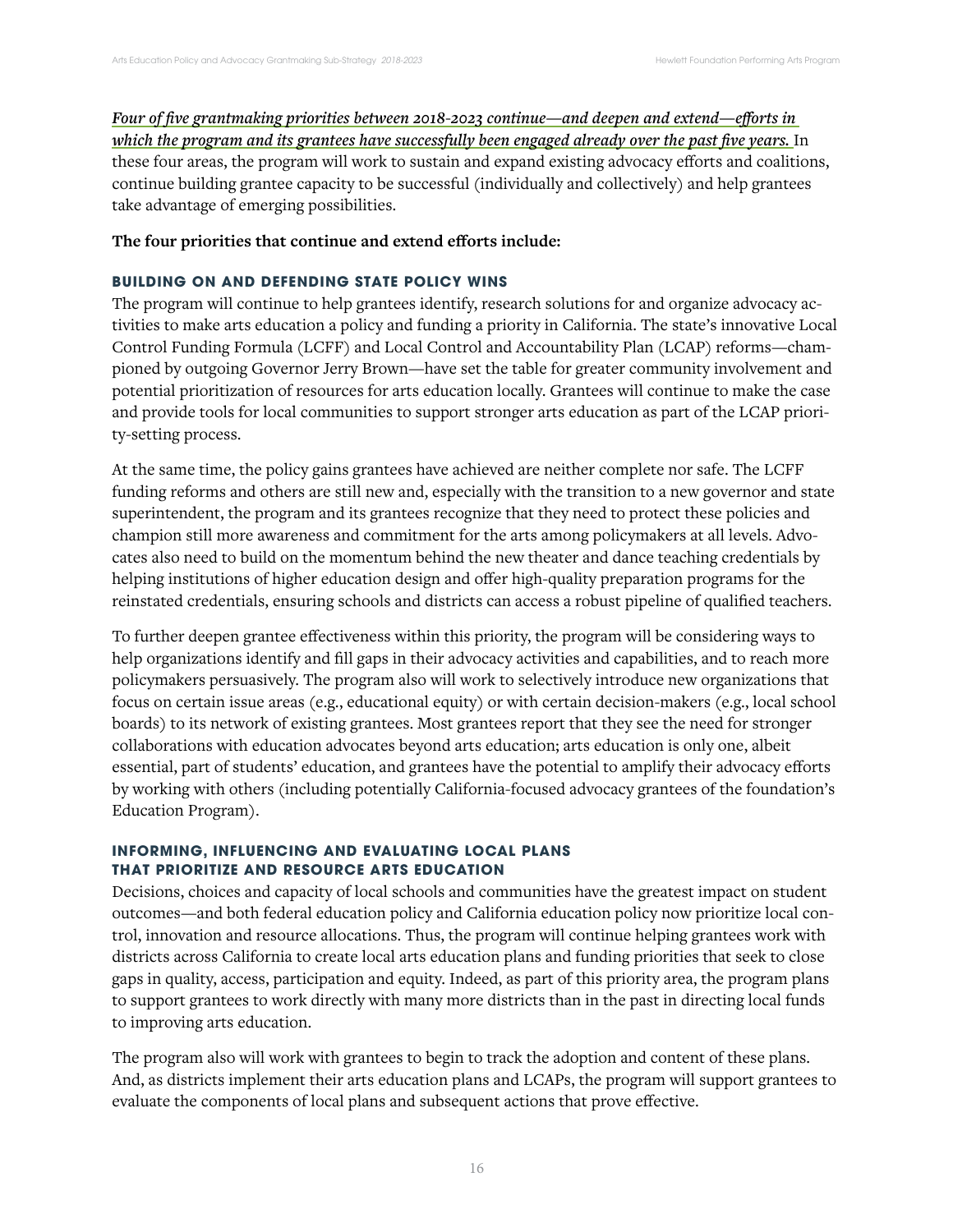Effective local planning activities can serve as "proof points" for state policymakers and school leaders about what delivering high-quality arts education looks like. Thus, the program's arts education policy and advocacy grantmaking will continue to support regions and communities across California, with a particular focus on the Bay area and the Los Angeles area (Los Angeles, with its strong public/private infrastructure for arts education, can continue to be an exemplar and a generator of new tools and knowledge that can be used by communities statewide). The program and its grantees will be aiming for districts to replicate effective plans and practices (although program staff and grantees recognize that evaluating plans and replicating effective practices is a longer-term activity that will likely continue beyond 2023).

## **IMPROVING ARTS EDUCATION DATA COLLECTION AND USE**

Through grantee leadership, California now collects data on arts education experiences and offerings for all public-school students in grades 6-12—providing some insight into the quality of, access to, participation in and equity of arts education in the state's schools. Looking forward, the program will continue to support state-level advocates working to improve the collection of more systematic arts education data, especially by helping to ensure elementary grade data (grades K-5) can be collected, as well. Having data from middle and high schools yields only an incomplete picture of who is participating in the arts and makes it difficult for advocates to identify targets for their work.

Data for middle and high schools with majority populations of black and/or Latino students and low-income students, compared with schools with majority white and/or Asian students and higher-income students, has helped shed a light on the very real gaps that exist community-by-community in who receives high-quality (or any) arts education. Better, more comprehensive data will help the program target those gaps and support a new priority focused on better understanding inequities and possible solutions. *See more about this new equity-focused priority area below.* 

A state commitment to collect arts education data for all grades is more permanent and sustainable than commissioning large, occasional research studies to generate these data. However, with transitions in state leadership this fall, program staff and grantees will monitor if the time is right and opportunities are available to push for broader data collection requirements for all schools. If progress looks unlikely given the priorities of new state leaders and the state's financial situation, the program may choose to commission a new An Unfinished Canvas-like research report. Just as it did 10 years ago in deepening the understanding of policy leaders and educators about the inadequacy of arts education in California at the time, a new report might be needed to help decision-makers recognize the progress California has made over the past decade in arts education, as well as the persistence of disparities in arts education quality, access and participation. Advocates could then use a new comprehensive report like this to push policymakers to require school-level data on arts education access, participation and quality for grades K-5.

## **SUPPORTING ADVOCACY LEADERS**

Much of the foundation's influence and grantees' success over the past 10 years has come from efforts that go beyond grantmaking to include convenings that build trust among grantees, elevate issues for common action and lead to meaningful collaborations. The existing grantee organizations—many of which are long-time grantees—play distinctive roles in informing and influencing California arts education policies. They also work together effectively to share new knowledge, advice and effective approaches.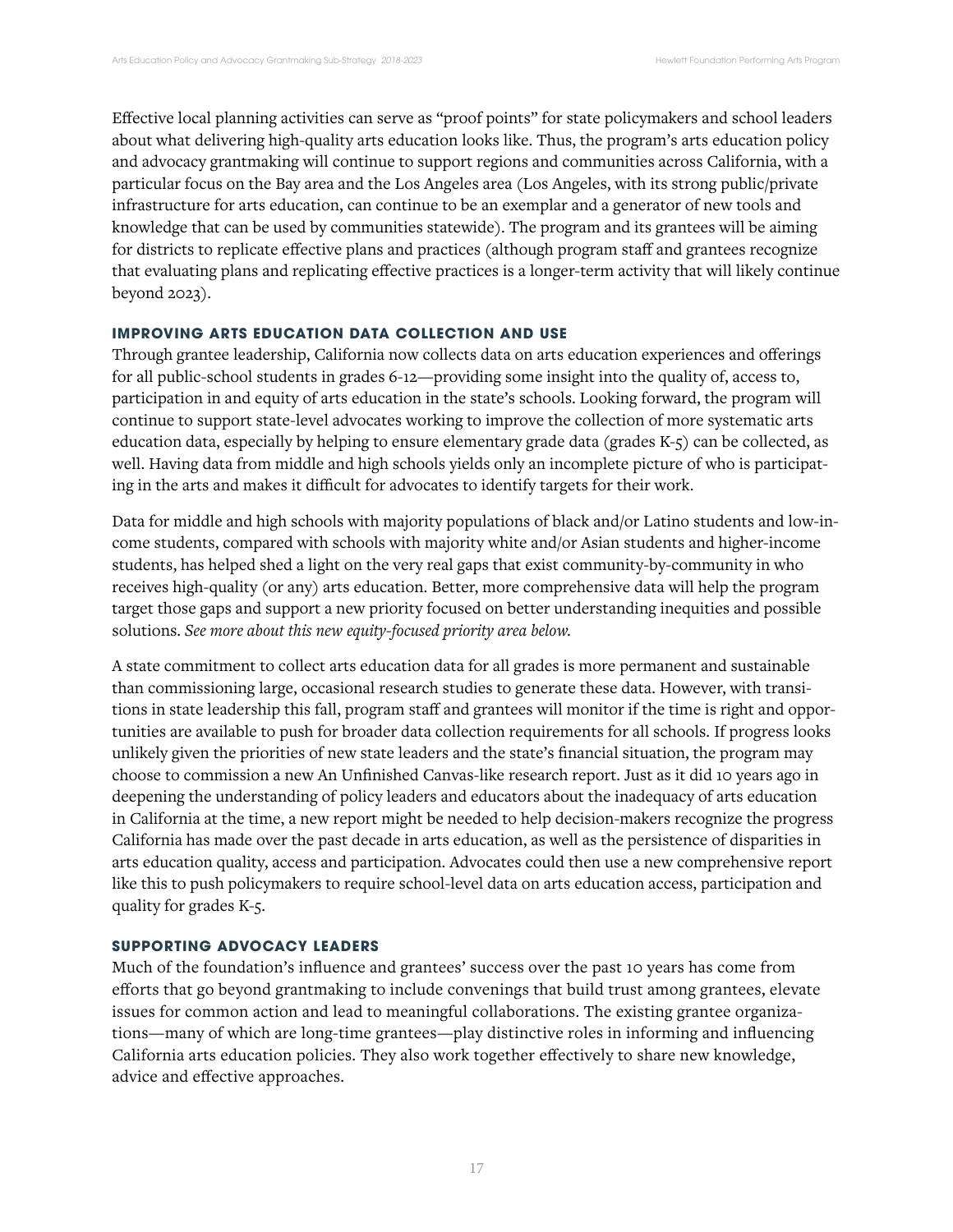The program will maintain this continuity and this focus on growing the skills and relationships of grantee organizational leaders. The program in 2018 has already renewed grants for many of these organizations for five years, and most of the other organizations will be considered for renewals next year. It also will continue regularly convening grantees.

Program staff also recognize that one reason grantee efforts have been successful in California is that leadership has remained relatively stable, allowing relationships and trust to grow over time. Looking forward, the program will seek ways to more deliberately help grantees plan and execute effective transitions between leaders and help new leaders "on-board" seamlessly into the existing network of grantees. Another way the program can support grantee leadership transitions is by continuing to offer predictable funding.

While stability has been a strength, it has also limited opportunities for new, more diverse leadership and voices to develop in the field and specifically within this sub-strategy grantee cohort. And while leaders of current grantee organizations care deeply about the communities where they live and work, these leaders are the first to say they are not fully representative of the communities and students they aim to serve—by race/ethnicity, gender, language, culture, and other aspects of individual and community experience.

With these realities in mind, the program will seek to more intentionally bring together diverse perspectives and experiences, especially from the communities the program staff and its grantees hope will benefit the most from advocacy activities that expand and improve arts education. This approach could mean expanding the sub-strategy's convenings to include individuals and organizations outside the current grantee cohort and/or identifying select new grantees to add to the portfolio. With support, grantees themselves also can contribute to the diversity of arts education advocates they train and regularly engage with.

Finally, recognizing that the Hewlett Foundation remains the largest arts education funder in California, the program staff will pay more attention to recruiting other grantmakers as funding partners. Growing the understanding of other philanthropists about the needs for arts education in California and increasing their commitment to investing in the leaders and advocates of key organizations is critical for the long-term viability of grantees.

Program staff can learn from peer funders in other communities across the country who are working to recruit more funders into the sector, such as EdVestors in Boston and the Geraldine R. Dodge Foundation in New Jersey, both of whom are in similar leadership positions in their respective communities. A more sustainable arts education advocacy community ultimately requires more funders to prioritize this area of work, and to recognize the role policy and advocacy play overall.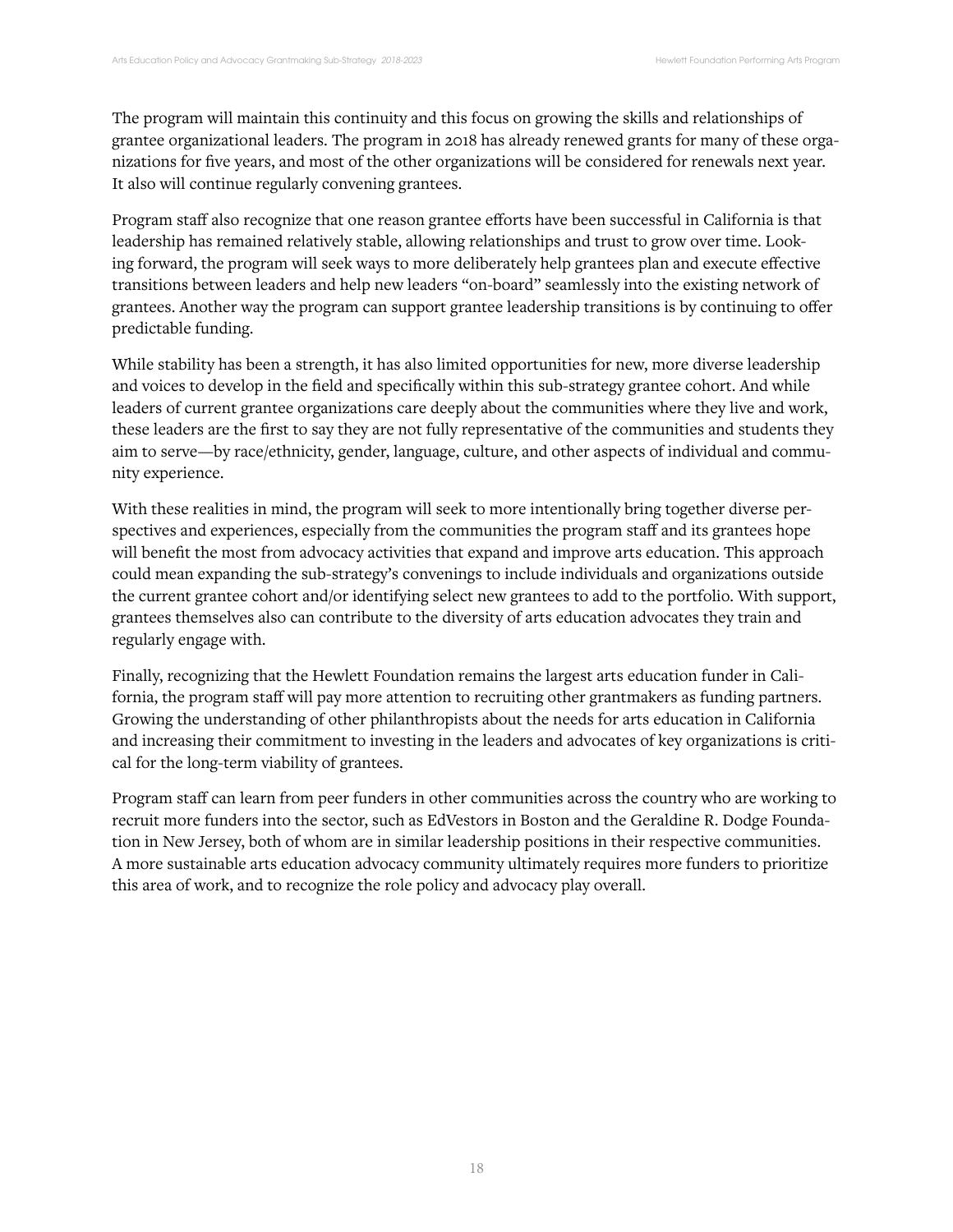## **IMPLEMENTATION MARKERS**

To guide immediate next steps and monitor ongoing progress towards the four outcomes for improved arts education in California, program staff have developed short-term implementation markers. These markers—and whether they are met or not, and why—can inform any course changes needed and help program staff make informed grantmaking decisions. The Hewlett Foundation's *Outcome-Focused Philanthropy* framework defines an implementation marker as "a catch-all term referring to particular activities, developments, or events (internal or external) that are useful measures of progress toward our outcomes and goal." <sup>16</sup>

In developing implementation markers to assess progress over the next five years, program staff considered the current state of the arts education field, including what data are currently available and what data would need to be collected for the first time to know whether progress against the outcomes is being made. These markers are described below.

| <b>6 MONTHS</b>                                                                                                                                             | <b>12 MONTHS</b>                                                                                                                                               | <b>BY 2020</b>                                                                                  | <b>ONGOING</b>                                                                                                                                                                                                                                               |
|-------------------------------------------------------------------------------------------------------------------------------------------------------------|----------------------------------------------------------------------------------------------------------------------------------------------------------------|-------------------------------------------------------------------------------------------------|--------------------------------------------------------------------------------------------------------------------------------------------------------------------------------------------------------------------------------------------------------------|
| $\cdot$ Assess the results of the<br>2018 gubernatorial and<br>state superintendent<br>elections, including<br>implications for new<br>educaiton priorities | • Develop a shared strategy<br>with grantees for how<br>to address the lack of<br>K-5 data collection in<br>California, including data<br>on credentialed FTEs | . Assess the state's progress<br>on implementing new<br>requirements for K-5 data<br>collection | Assess the state's progress<br>on implementing new<br>requirements for K-5 data<br>collection<br>Assess potential changing<br>roles of county offices<br>of education to support<br>school improvment<br>activities, including the role<br>of arts education |

#### **OVERALL IMPLEMENTATION MARKERS**

<sup>&</sup>lt;sup>16</sup> William and Flora Hewlett Foundation, A Practical Guide to Outcome-Focused Philanthropy. November 2016.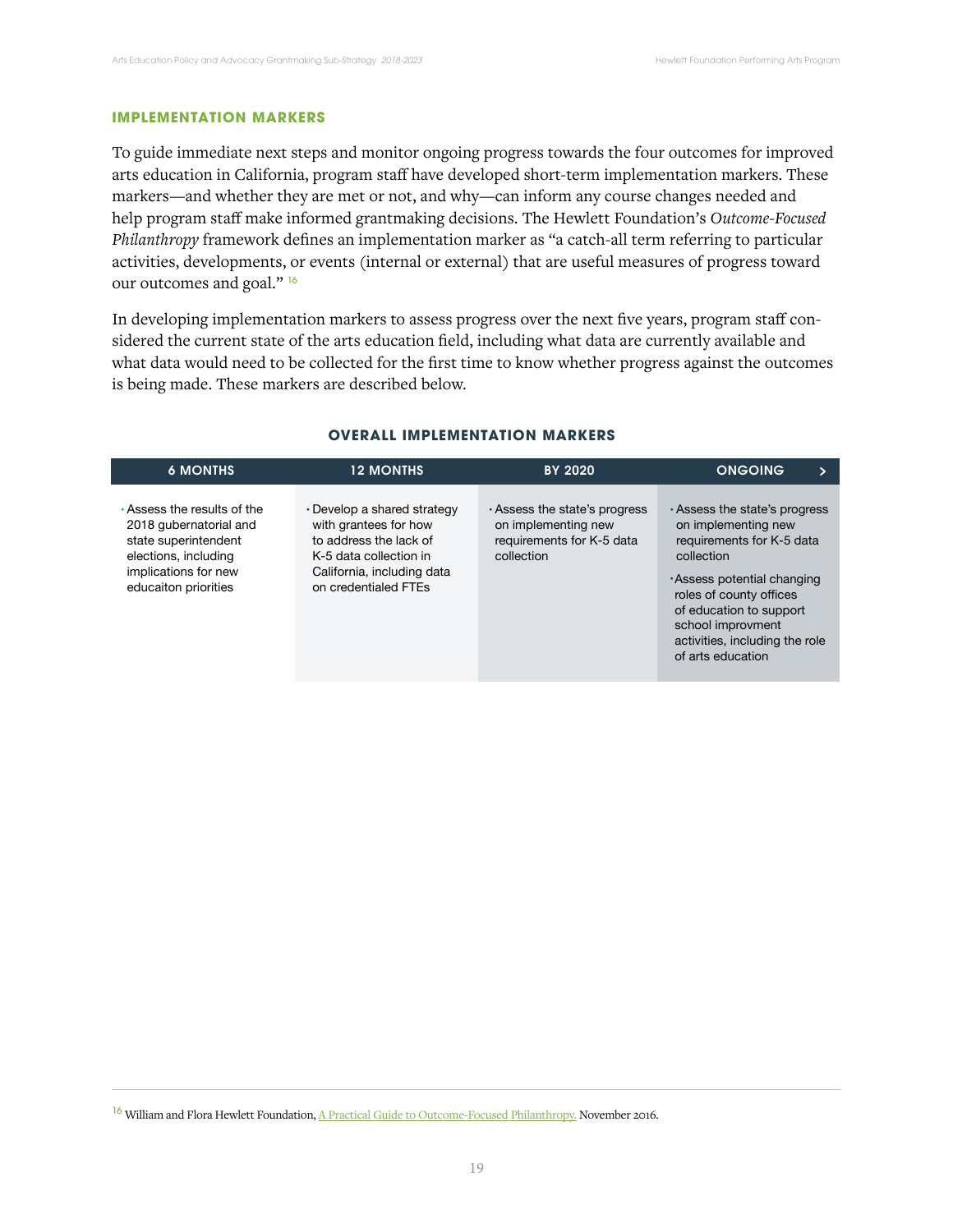## **1. QUALITY IMPLEMENTATION MARKERS**

## Increase the quality of arts education opportunities in California's public schools

| <b>12 MONTHS</b>                                                                                                                                        | <b>CONTINUE TO TRACK</b>                                                                                            |
|---------------------------------------------------------------------------------------------------------------------------------------------------------|---------------------------------------------------------------------------------------------------------------------|
| . (Within 6 months) Develop more specific working definition<br>of "quality arts education" as part of the Performing Arts<br>strategy refresh process  | Increase the number of VAPA-credentialed FTEs employed<br>in the state, per California Department of Education data |
| Develop a shared strategy with grantees for how to make<br>headway on lack of K-5 data collection in California,<br>including data on credentialed FTEs |                                                                                                                     |

#### **2. ACCESS IMPLEMENTATION MARKERS**

Increase students' access to the five arts disciplines

| <b>12 MONTHS</b>                                                                                                                                                                                                                                                                  | <b>CONTINUE TO TRACK.</b>                                                                                                                         |  |
|-----------------------------------------------------------------------------------------------------------------------------------------------------------------------------------------------------------------------------------------------------------------------------------|---------------------------------------------------------------------------------------------------------------------------------------------------|--|
| • Collaborate with the California Alliance for Arts Education<br>and other grantees to develop a plan for creating baseline<br>information and regularly tracking distrcits' arts education<br>plans and Local Control and Accountability Plans with a<br>focus on arts education | Increase arts education access in all public<br>secondary schools (grades 6-12) in California and<br>in target geographies by course availability |  |

## **3. PARTICIPATION IMPLEMENTATION MARKERS**

Decrease barriers to students' participation in high-quality arts education

| <b>12 MONTHS</b>                                                                                                                                                                                           | <b>CONTINUE TO TRACK</b>                                                                                                                               |  |
|------------------------------------------------------------------------------------------------------------------------------------------------------------------------------------------------------------|--------------------------------------------------------------------------------------------------------------------------------------------------------|--|
| Develop a research scope and identify a research partner<br>to better understand the barriers to students choosing to<br>participate in high-quality arts education - as part of equity<br>learning agenda | Increase arts education participation in all public<br>secondary schools (grades 6-12) in California and<br>in target geographies by course enrollment |  |

## **4. EQUITY IMPLEMENTATION MARKERS**

Increase equity between which students have access to and particpate in high-quality arts education

| <b>12 MONTHS</b>                                                                                                                                                                                                                                                               |       | <b>CONTINUE TO TRACK</b> |  |
|--------------------------------------------------------------------------------------------------------------------------------------------------------------------------------------------------------------------------------------------------------------------------------|-------|--------------------------|--|
| $\cdot$ Hire a consultant to develop an equity learning agenda $-$<br>which ultimately will lead to a broadly shared equity<br>definition, understanding of root causes, and identification<br>of potential solutions for arts education (and perhaps<br>broader grantee pool) | ∙ TBD |                          |  |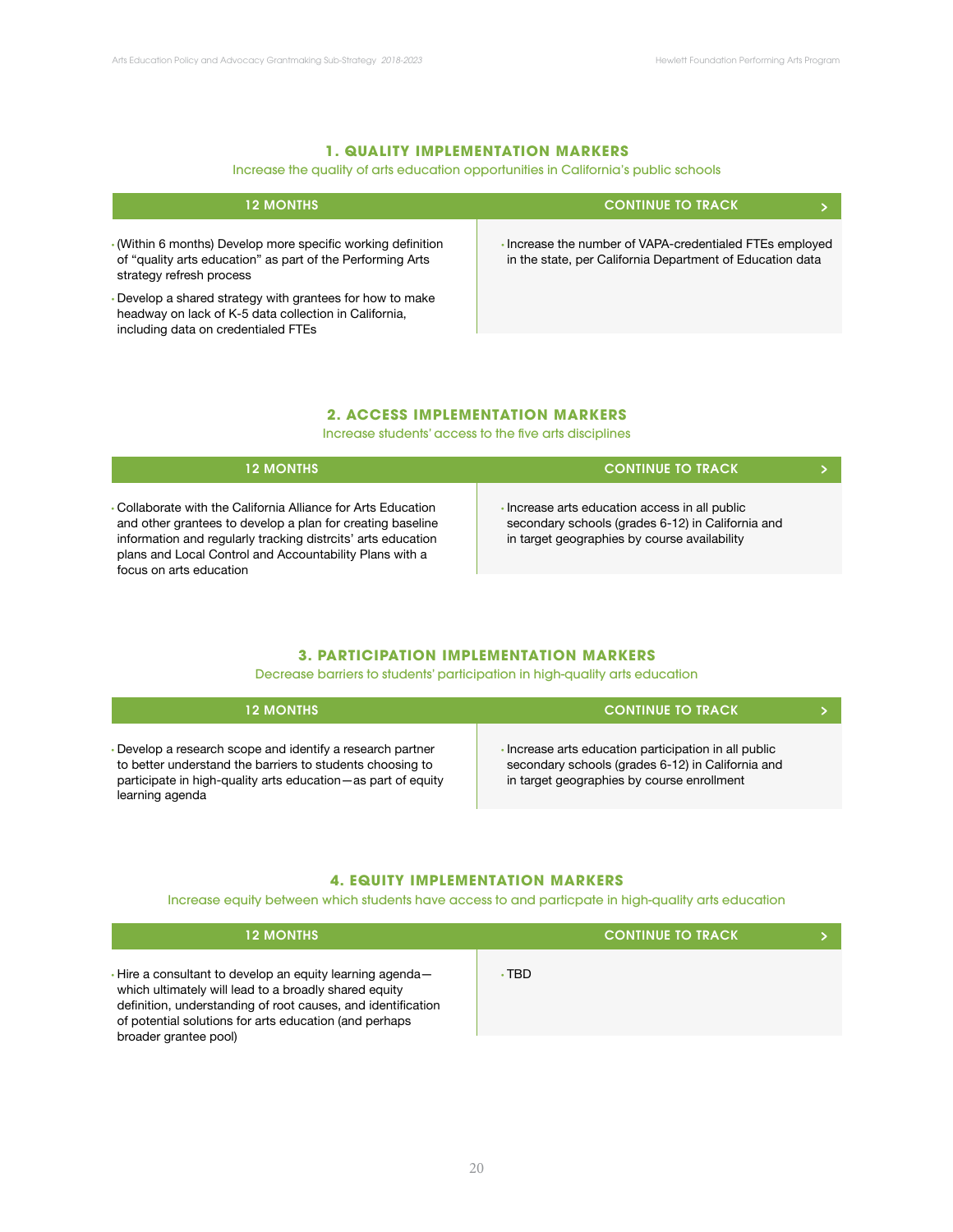## Potential Risks

In refreshing this sub-strategy, the program has taken into account lessons from the evaluation, as well as advice from grantees, peer funders and state education leaders. Changes are on the horizon in California, at the state and local levels, for both education policymaking and arts education advocacy, and—while the new sub-strategy has been developed to consider what activities are likely to meet with continued success and what activities need to be adjusted—with all changes come some uncertainty and unpredictability.

Most immediately, a new state superintendent of public instruction and a new governor will take office in early 2019, potentially bringing with them new priorities for arts education more broadly at the state level. Newly elected leaders always assess where they can leave their marks and what policies from prior administrations to continue or to reverse, and none of the leading candidates for either elected position have expressed a detailed position or offered plans for advancing arts education.

But even beyond a potential policy reset under new state leaders, how the new state superintendent chooses to engage with Create CA could be consequential. Outgoing State Superintendent Tom Torlakson, and the California Department of Education (CDE) under his leadership, played a key role in supporting the development of Create CA, which is now one of the foundation's core grantees and an important vehicle for organizing the arts education advocacy community. CDE remains actively engaged in the Create CA coalition for arts education advocacy. If the new superintendent (and thus CDE) are less interested in playing a leading role, other arts education organizations and advocates could encounter more difficulties engaging influential state policymakers.

Taking the long view for how California's education policy environment might change—and affect arts education—the biggest risk on the horizon is the sustainability of overall school funding. Tax increases to raise more revenue and an improving economy have now increased education funding to pre-recession 2008 levels, but with the inevitability of an economic downturn, funding challenges for arts education are likely to worsen absent any meaningful increase in state education funding overall.

Another potential risk to this sub-strategy is the changing role of county offices of education. In recent years, county offices—four of which are program grantees—have acted as leading advocates and technical assistance providers for advancing arts education in the districts they serve. Individually and collectively, with the support of another grantee, the California County Superintendents Educational Services Association (CCSESA), county offices have helped districts create and implement arts education plans and embed arts education into their LCAPs.

However, as part of the LCFF/LCAP framework, county offices are now expected to play a "first responder" role in providing assistance and support to school districts in turning around struggling schools. The new California School Dashboard will flag the lowest performing schools, and state law gives county offices the responsibility to work with districts in conducting needs analyses, identifying possible solutions and implementing reforms in these schools. This new role could be either a threat or an opportunity depending on the specific context. County offices and CCSESA may need to spend more resources on school improvement activities that do not explicitly include the arts. However, in counties where the superintendent is deeply committed to arts education - and there are several - this newly established partnership between county offices and districts could lead to greater partnership in support of arts education (through the LCAP process, for example).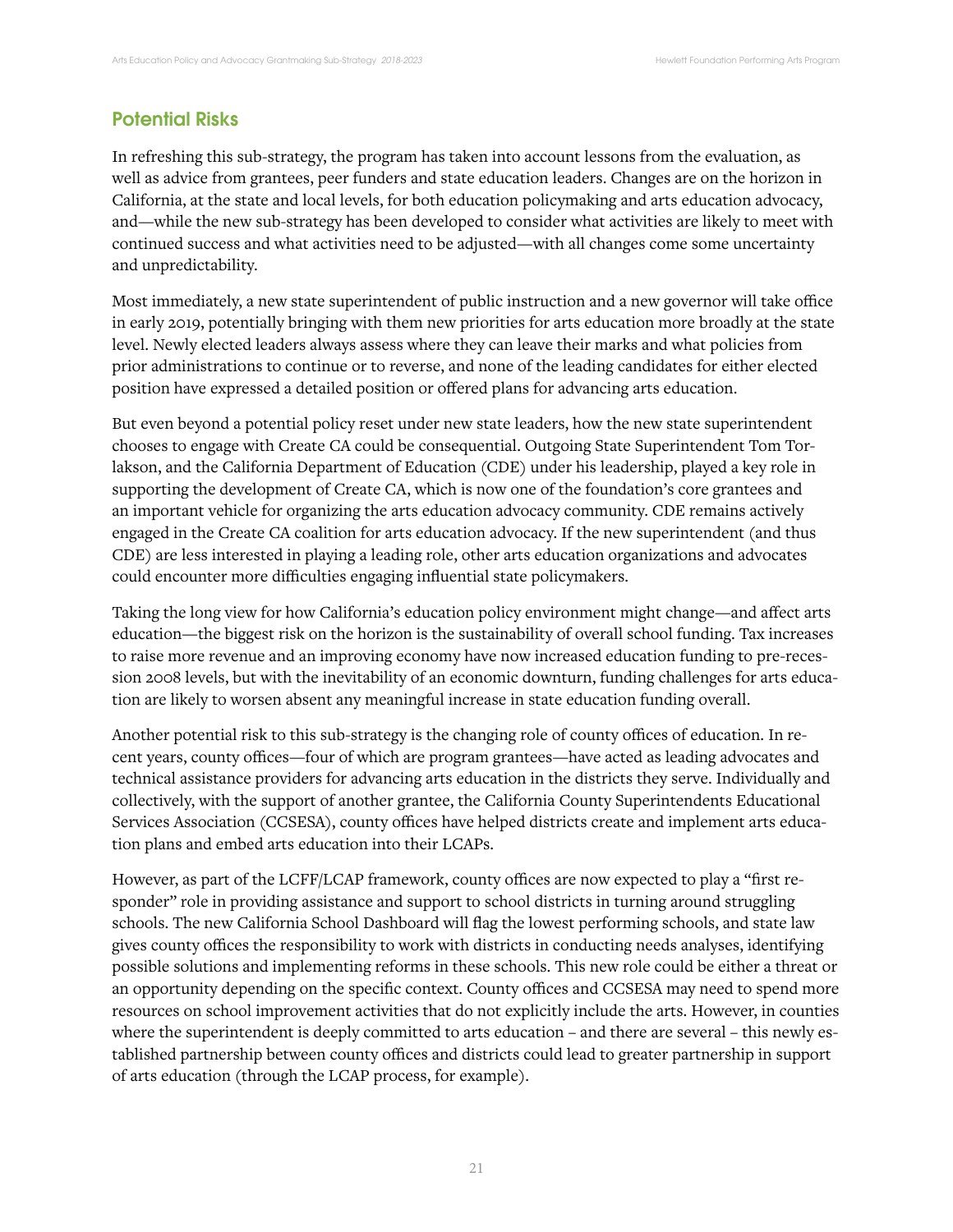These potential risks mean the successful, opportunistic approach this sub-strategy has pursued building the capacity of advocates, investing in data about the problem and giving grantees flexibility to move when "windows for policy change" open unexpectedly—will still be the guiding approach upon which program staff make grantmaking recommendations and decisions. Program staff will closely monitor any potential shifts in this landscape through election season and as new policymakers take office. An opportunistic grantmaking approach can continue to serve the sub-strategy's goals well in times of transition.

# **Conclusion**

A high-quality, sequential and equitable arts education for all students—and particularly for students of color and low-income students—has long-lasting benefits both inside the classroom and beyond the school's walls. We envision a future in which every student's creativity is a central resource for their own learning, motivation, self-expression and social navigation. In this future, teachers, artists, classroom environments and school cultures prioritize and trust the power of art to generate positive learning environments and engaged citizens.

The quilt of national, state and local grantees that the program has funded over the past 10 years in its arts education policy and advocacy sub-strategy has played a substantial role in winning changes in California, prioritizing policymakers' commitment to arts education and beginning to improve quality and access. Just as important, grantees value the role that the program has played in supporting and celebrating their accomplishments, serving as more than just "a funder behind a curtain."

The changes outlined in this strategy document will help us build successful approaches from the past decade of work to more rapidly and effectively close gaps between students who have and those who do not have access to and participate in high-quality arts education in California.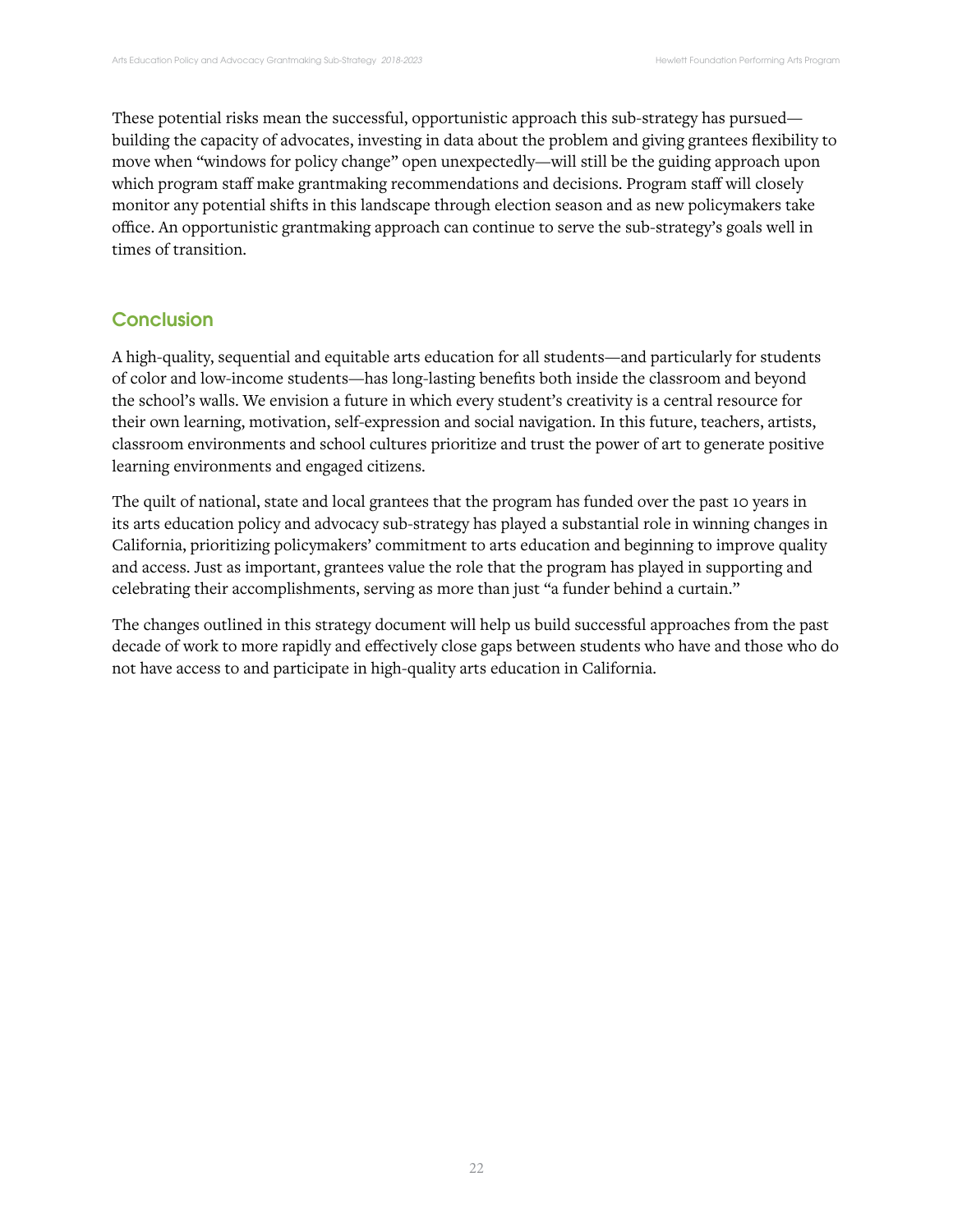# **APPENDIX A: Key Policy Milestones and Accomplishments Affecting** Arts Education (2013-2017)

- **1. The Every Student Succeeds Act (ESSA):** In 2015, the new federal law, the reauthorized Elementary and Secondary Education Act (ESEA), explicitly encouraged states and districts to prioritize the arts and other subjects that lead to a well-rounded education for students.
	- National-level grantees, along with many other arts education organizations, advocated for including language that would elevate the importance of arts education. The foundation supported their work by contributing to a pool of funds dedicated to national advocacy activities, enabling grantees to effectively inform and lobby for arts education language in ESSA.
- **2. Local Control Funding Formula (LCFF):** In 2013, Governor Brown's commitment to "subsidiarity" created opportunities for local communities to choose themselves to invest in arts education via districts' Local Control and Accountability Plans (LCAPs).
	- Program grantees, along with many other education organizations, advocated for more flexible funding at the district level and for the broadening of the state accountability system used to assess school quality. In response, the foundation provided grantees with one-time county-wide arts education planning grants that allowed grantees to capitalize on newfound LCFF and LCAP opportunities.
- **3. Title I Funding Guidance:** In 2014, the U.S. Department of Education clarified states' and districts' ability to use federal funds for arts education.
	- Program grantees pushed for guidance and clarity from federal and state officials that Title I funds could in fact be used for arts education, if district leaders determined that this approach could improve learning outcomes for their low-income students. Getting this guidance from the U.S. Department of Education took a high level of collaboration—which the foundation helped support and facilitate—among local, state and national grantees.
- **4. Theater and Dance Credentials for Teachers:** In 2016, California restored special requirements for arts educators, which contribute to higher quality arts education offerings
	- Grantees prioritized the passage of dance and theater credentials for teachers and strategically worked together to ensure the bill passed. Create CA—an organization made possible by Hewlett's grantmaking—played a critical role in the passage of these credentials by unifying the messaging and advocacy approach among grantees.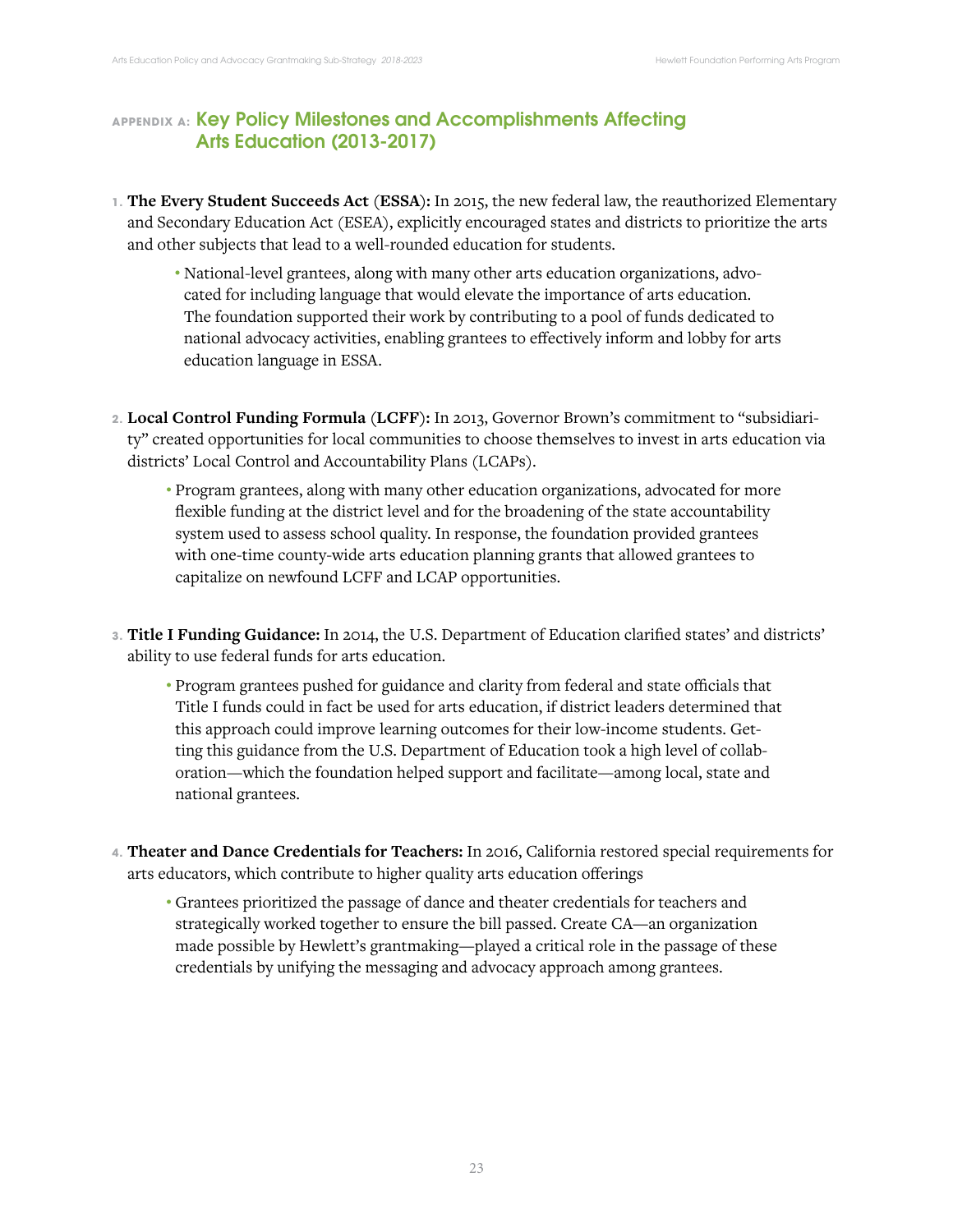# **APPENDIX B: "Making the Case for Arts Education" Sidebar Sources**

- <sup>1</sup> Emily Workman, Beyond the Core: Advancing student success through the arts (2017), Education Commission.
- <sup>2</sup>Lawrence Scripp & Laura Paradis, *Embracing the Burden of Proof: New Strategies for Determining Predictive Links Between Arts Integration Teacher Professional Development, Student Arts Learning, and Student Academic Achievement Outcomes* (2014), Journal for Learning through the Arts 10(1).
- <sup>3</sup> Creative Advantage Schools, 2015 Progress Report (2015)
- <sup>4</sup>Lawrence Scripp & Laura Paradis, (2014).
- <sup>5</sup>Brian Kisda, Jay Green, & Daniel Bowen, *Creating Cultural Consumers: The Dynamics of Cultural Capital Acquisition* (2014), Sociology of Education 87 (2), 281-295.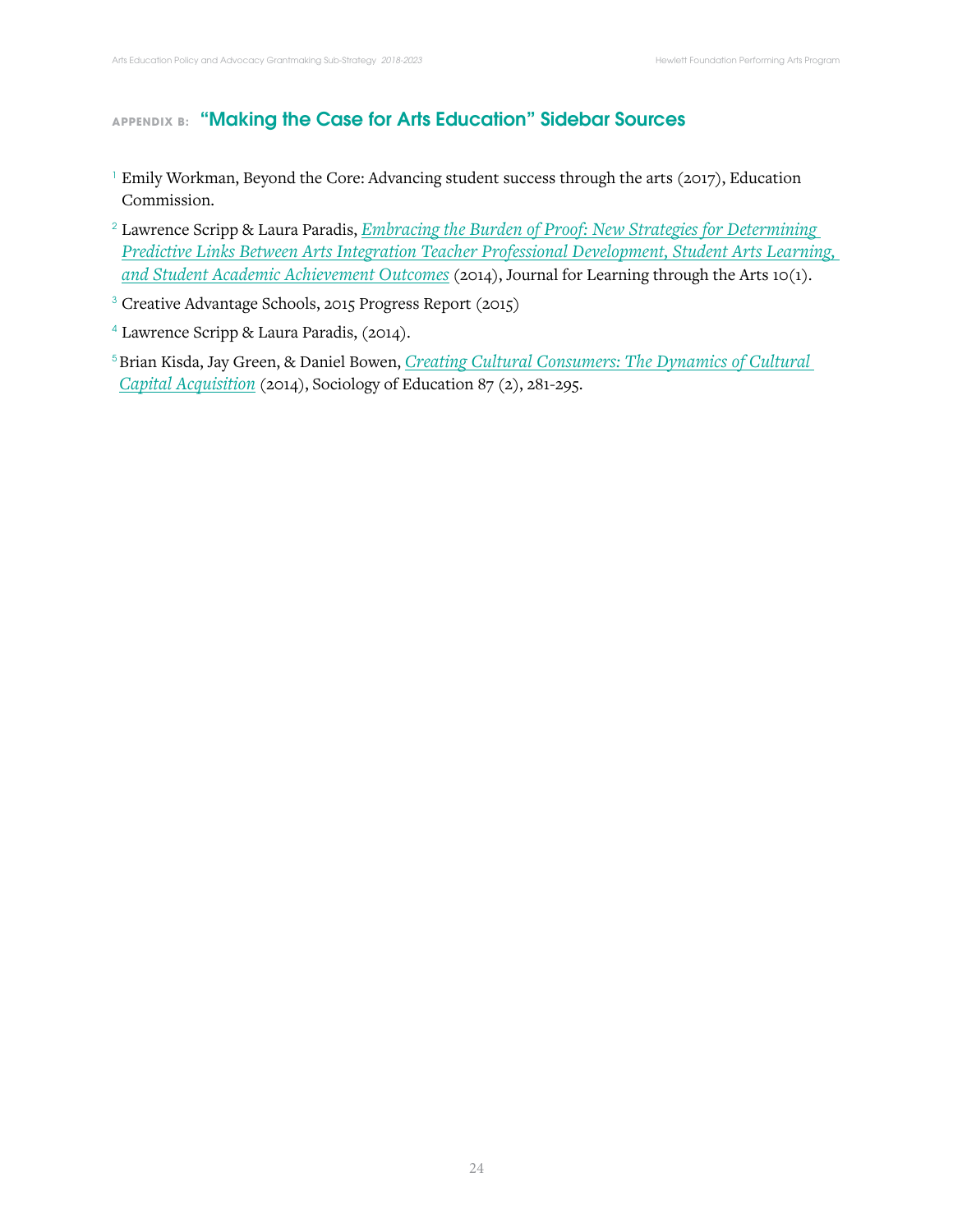# **APPENDIX C: Arts Education Policy and Advocacy Sub-Strategy** Refresh Summary Table

**CURRENT (2007-2017) REFRESHED (2018-2023)**

**GOAL** <sup>17</sup>

All California students have equitable access to high-quality, sequential arts education opportunities.

| <b>VISION</b>          |                                                                                                                                                                                                                                                                                                                                                                       |
|------------------------|-----------------------------------------------------------------------------------------------------------------------------------------------------------------------------------------------------------------------------------------------------------------------------------------------------------------------------------------------------------------------|
| None explicitly stated | We envision a future in which every student's creativity is a<br>central resource for their own learning, motivation, self-<br>expression, and social navigation. It is guided by teachers,<br>artists, classroom environments, and school cultures that<br>prioritize and trust the power of art to generate positive<br>learning environments and engaged citizens. |

## **PROBLEM STATEMENT**

Young people are missing out on opportunities to experience the arts, especially as racial, ethnic and economic demographics shift. As of 2007, only 11 percent of California schools provided sequential, standards-based instruction in all four Visual and Performing Arts disciplines required by state standards, and some 29 percent offered programs in none.

Giving children early, often and rich arts experiences can generate more engaged learners, participation and engagement, and improve academic success. However, fewer than half of California students participate in a high-quality arts education experiences, and the gaps are even greater for students of color and those from low-income communities.

| <b>OUTCOMES</b>                                |                                                                                                                                                                                                                                                                                                                                                                                                                                                                                                                          |
|------------------------------------------------|--------------------------------------------------------------------------------------------------------------------------------------------------------------------------------------------------------------------------------------------------------------------------------------------------------------------------------------------------------------------------------------------------------------------------------------------------------------------------------------------------------------------------|
| Increased quality of arts education in schools | Increase the quality of arts education opportunities in<br>California's public schools<br>• Student/Teacher Ratio for Theatre is 750.1. Baseline: 1050.1<br>• Student/Teacher Ratio for Dance is 750:1. Baseline: 1374:1<br>• Student/Teacher ratio for Visual Arts is 400:1, Baseline: 448:1<br>• Student/Teacher ratio for Music is 700:1. Baseline: 744:1<br>• Student/Teacher ratio for Media Arts is 600:1. Baseline: 663:1<br>Total credentialed art teachers statewide will be 14,000.<br><b>Baseline: 12,071</b> |
|                                                |                                                                                                                                                                                                                                                                                                                                                                                                                                                                                                                          |

<sup>&</sup>lt;sup>17</sup> Although the goal will remain the same for the next five years, progress over the past decade has led the field and the program to think about quality and access in more nuanced ways. In the past, quality meant students receiving sequential arts instruction. Quality arts education now means sequential classes with rigorous pedagogy and culturally relevant curricula. Similarly, the concept of access formerly focused on the availability of one or more the arts disciplines. Access now encompasses the idea of ensuring all students can participate in all five arts disciplines.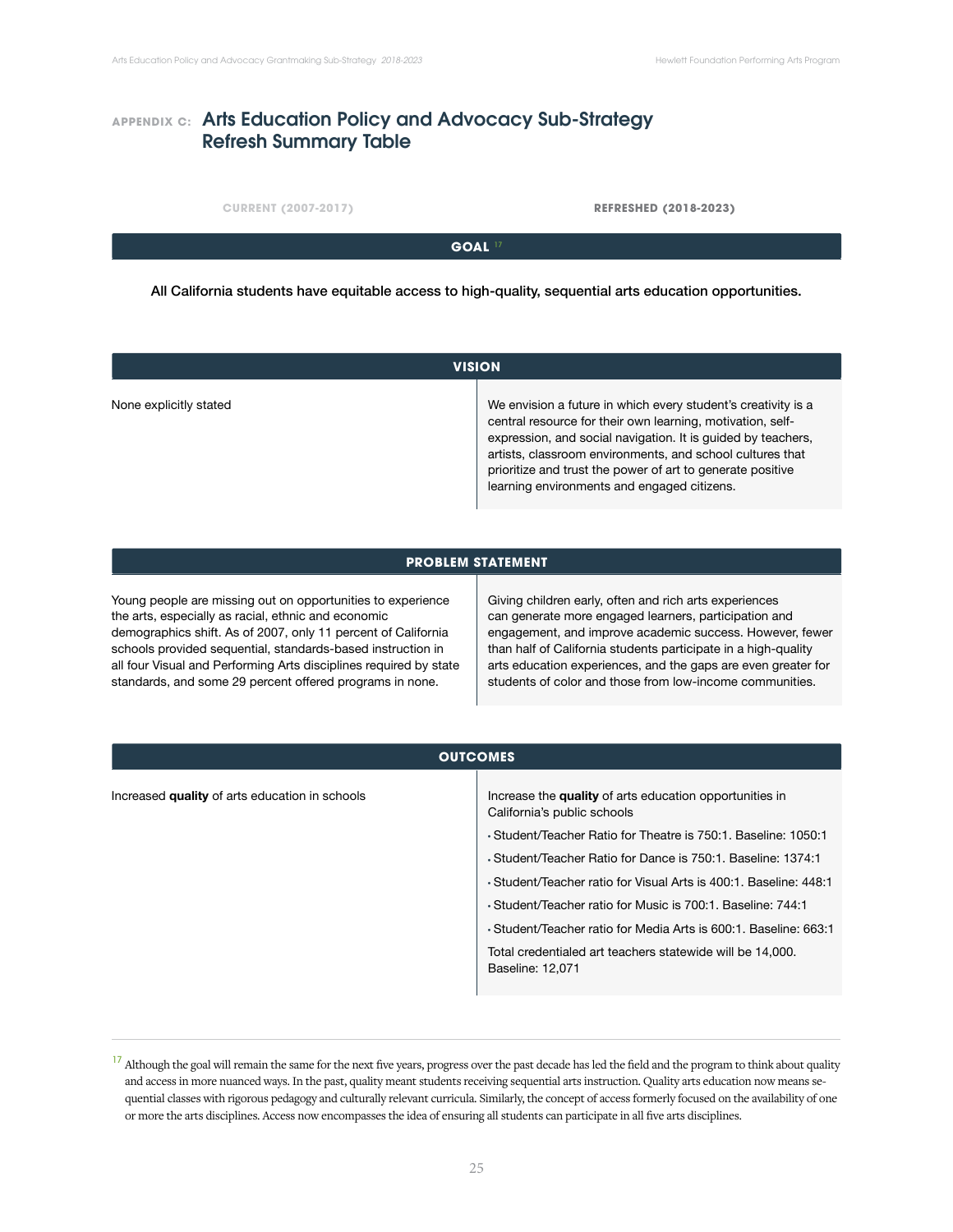#### **CURRENT (2007-2017) REFRESHED (2018-2023)**

| <b>OUTCOMES</b> (continued)                                                     |                                                                                                                                                                |
|---------------------------------------------------------------------------------|----------------------------------------------------------------------------------------------------------------------------------------------------------------|
| Increased <b>access</b> to arts education in schools                            | Increase students' access to the five arts disciplines                                                                                                         |
|                                                                                 | .100% of students in grades 6-12 have access to courses in at<br>least one arts discipline in their schools. Baseline: 97.2%                                   |
|                                                                                 | ⋅ 100% of schools, grades 6-12, offer courses in at least one<br>arts discipline. Baseline: 87%                                                                |
|                                                                                 | .60% of schools offer courses in at least 3 of the 5 required<br>arts disciplines. Baseline: 54%                                                               |
|                                                                                 | .80% of students have access to at least 3 of the 5 required<br>arts disciplines. Baseline: 73%                                                                |
|                                                                                 | .15% of schools offer courses in all 5 required arts disciplines.<br>Baseline: 8%.                                                                             |
|                                                                                 | .30% of students have access to all 5 required arts disciplines.<br>Baseline: 20%.                                                                             |
| Decreased barriers to students' participation in<br>high-quality arts education | Decrease barriers to students' participation in high-quality<br>arts education                                                                                 |
|                                                                                 | ⋅60% of students participate (enroll) in at least one arts<br>discipline. Baseline: 39%                                                                        |
| Increase <b>equity</b> of participation in schools                              | Decrease disparities between which students have access to<br>and participate in high-quality arts education [equity]                                          |
|                                                                                 | Student populations below are based on student<br>subgroups with the lowest and highest participation<br>(enrollment) rates statewide according to CDE data 18 |
|                                                                                 | ⋅60% of students at Title I schools are participating in at least<br>one arts course. Baseline: 37%                                                            |
|                                                                                 | ⋅60% of students at schools where the majority of students are<br>Hispanic participate in at least one arts course. Baseline: 37%                              |
|                                                                                 | .60% of students at schools where the majority of students<br>are African American participate in at least one arts course.<br>Baseline: 34%                   |
|                                                                                 | ⋅60% of students at schools where the majority of students are<br>white participate in at least one arts course. Baseline: 40%                                 |
|                                                                                 | ⋅60% of students at schools where the majority of students<br>are "other race" participate in at least one arts course.<br>Baseline: 46%                       |
|                                                                                 |                                                                                                                                                                |

 $^{18}$  State average for student participation in arts courses based on enrollment in available courses is 39%.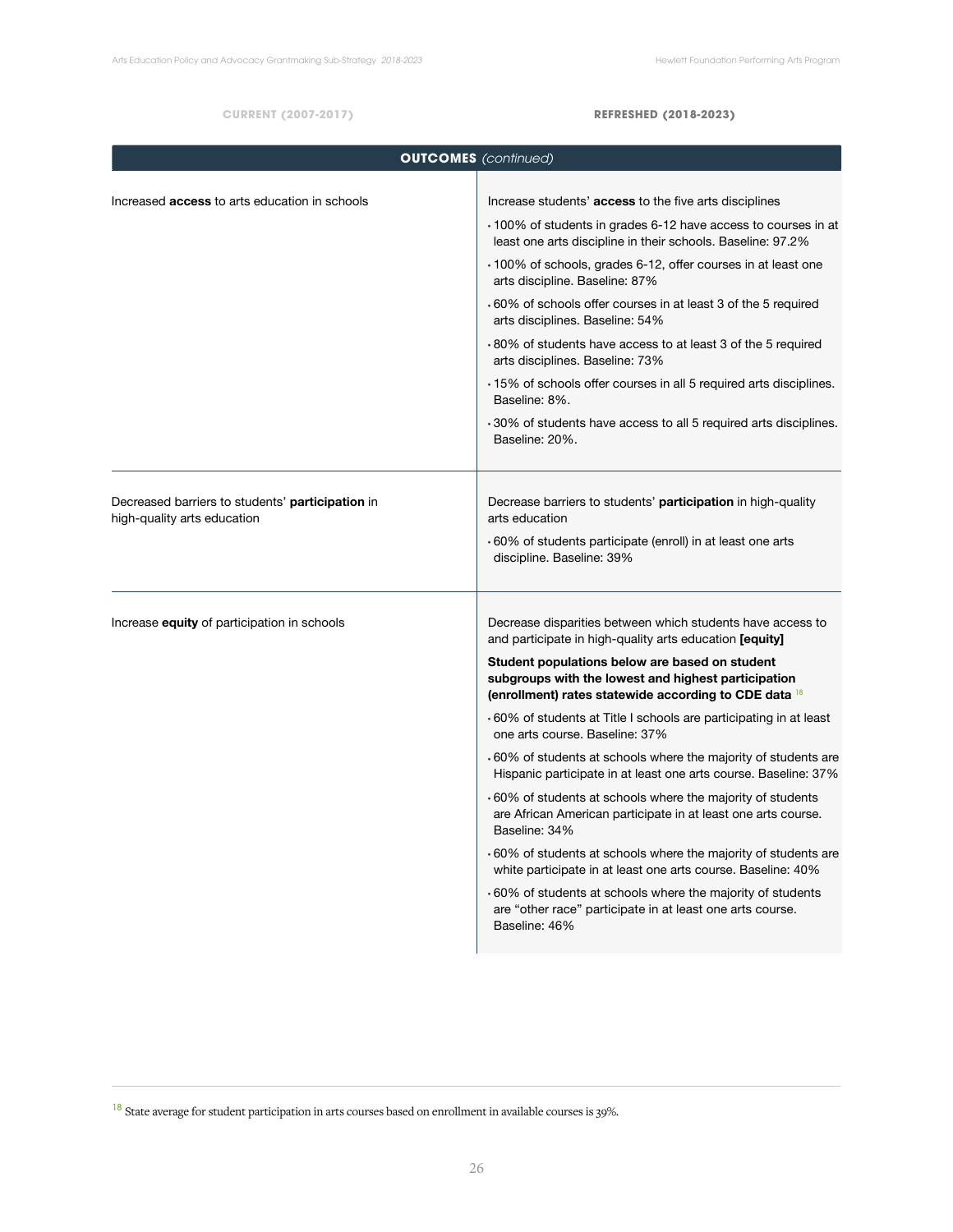#### **CURRENT (2007-2017) REFRESHED (2018-2023)**

| <b>GRANTMAKING PRIORITIES</b>                            |                                                                 |
|----------------------------------------------------------|-----------------------------------------------------------------|
| • Opportunistic grantmaking                              | Defend and implement policy wins                                |
| A focus on multiple governance levels that recognize the | Inform, influence and evaluate local plans for prioritizing and |
| multiple policy actors in education                      | resourcing arts education                                       |
| Convening grantees to share knowledge and find ways of   | • Support new advocacy leaders                                  |
| collaborating                                            | Improve arts education data collection and use                  |
| Support for data and research                            | . Better understand inequities and possible solutions           |

## **KEY GRANTEE AND FOUNDATION ACTIVITIES 19**

**Research, Information Sharing and Evaluation** includes data collection and dissemination and hosting regular convenings of grantee organizations

**Advocacy for Policy Change** includes advocate training and organizing, permissible lobbying activities and educator professional development

**Policy Implementation** includes local planning—district arts education plans and influencing Local Control and Accountability Plans—and developing tools and resources for advocate, district and school use

**Public Will Building** includes media campaigns and gathering input from and sharing feedback with stakeholders

**Coalition Building** includes creating coalitions and partnerships to pursue common goals

## **IMPLEMENTATION MARKERS**

#### OVERALL

**a.** Increase by 1% public investment in arts education at the state and local levels

#### OVERALL

- **a.** Develop shared strategy with grantees for how to address the lack of K-5 data collection in California, including data on credentialed FTEs (within 12 months)
- **b.** Assess the state's meaningful progress on implementing new requirements for K-5 data collection (by 2020)
- **c.** Assess the results of the gubernatorial and state superintendent elections, including implications for new education priorities (within 6 months)
- **d.** Assess possible downturns in the state economy and any implications for education funding (ongoing)
- **e.** Assess potential changing roles of county offices of education to support school improvement activities (ongoing)

<sup>&</sup>lt;sup>19</sup> The five key grantee activities were identified through an evaluation conducted in late 2017. They were not an explicit part of the previous sub-strategy, but rather what the program and its grantees pursued in mostly opportunistic ways based on the policy landscape and policy windows at any given time. Moving forward, the program will explicitly pursue these same activities while also looking for ways to be opportunistic in its grantmaking.